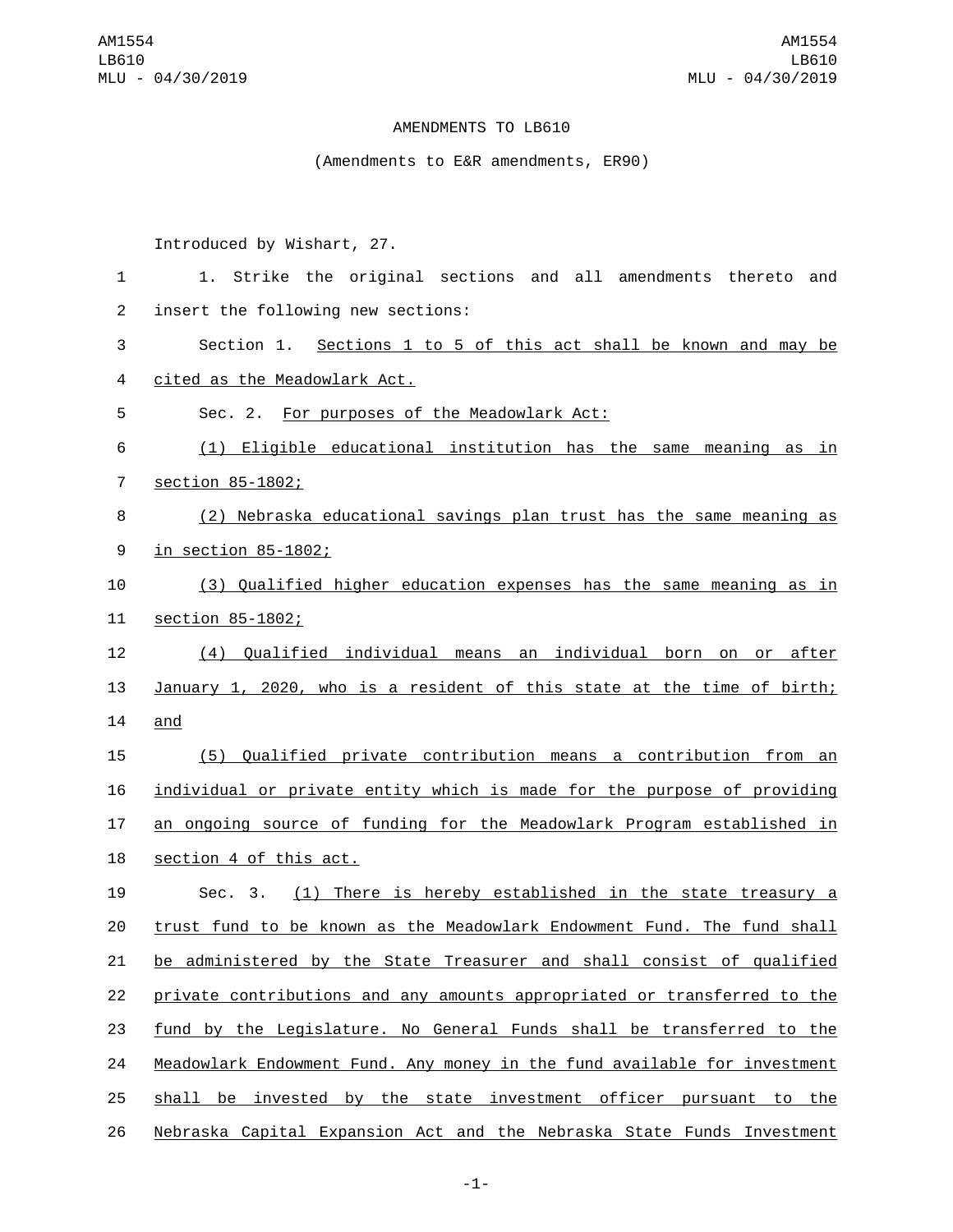Act. No portion of the principal of the fund shall be expended for any purpose except investment pursuant to this subsection.

 (2) The State Treasurer shall accept qualified private contributions and shall credit all such contributions received to the Meadowlark Endowment Fund. The State Treasurer shall determine the total amount of qualified private contributions received under this subsection and shall transfer an equal amount from the College Savings Plan Expense Fund or the Unclaimed Property Escheat Trust Fund, as determined by the State 9 Treasurer, to the Meadowlark Endowment Fund.

 Sec. 4. (1) The Meadowlark Program is created. The program shall be 11 administered by the State Treasurer. The purpose of the program is to promote access to postsecondary educational opportunities by providing funds to qualified individuals to help pay the qualified higher education expenses associated with attendance at an eligible educational 15 institution located in this state.

 (2) Any qualified individual shall be eligible to participate in the Meadowlark Program. No later than March 1 of each year, the Department of Health and Human Services shall transmit information to the State Treasurer which is necessary to administer the program and to establish whether the children born in the previous calendar year are qualified individuals. Such information shall include, but not be limited to, the full name and residential address of each child's parent or legal guardian and the birth date of each child. Costs associated with the 24 transfer of information by the Department of Health and Human Services shall be paid from the College Savings Plan Expense Fund.

 (3) Following receipt of the information described in subsection (2) 27 of this section, the State Treasurer shall send a notification explaining the Meadowlark Program to the parent or legal guardian of each qualified individual. The State Treasurer shall provide such parent or legal 30 guardian with the opportunity to exclude his or her child from the program. Any child who is not excluded shall be deemed to be enrolled in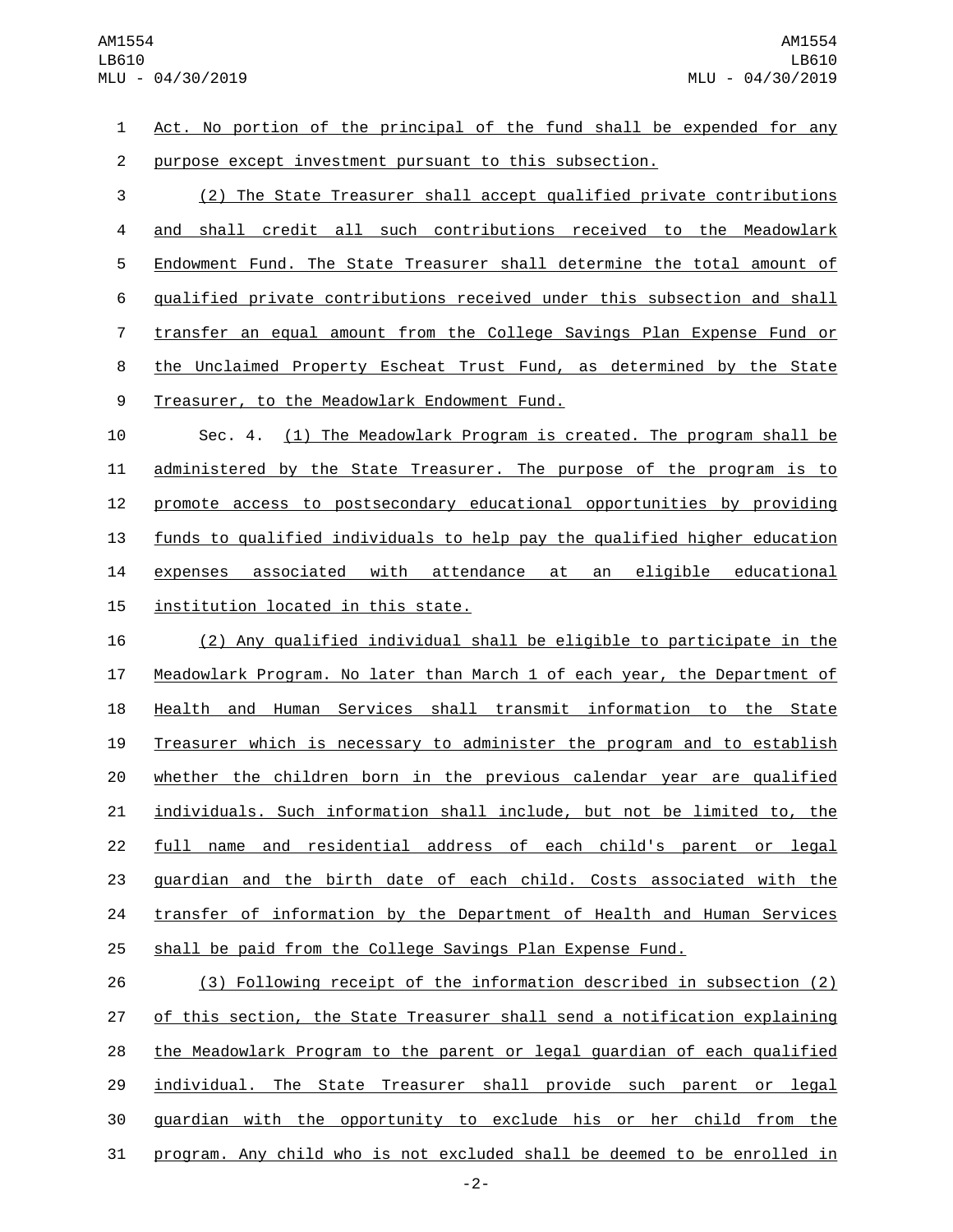1 the program. Upon enrollment into the program, the child shall have an 2 account opened for him or her under the Nebraska educational savings plan 3 trust.

 (4) On or before April 1 of each year, the State Treasurer shall determine (a) the number of accounts opened under the Meadowlark Program in the previous calendar year and (b) the amount of investment income generated by the Meadowlark Endowment Fund in the previous calendar year. The State Treasurer shall evenly distribute the investment income from 9 the previous calendar year to the accounts opened in the previous 10 calendar year.

 (5) The Nebraska educational savings plan trust shall own all accounts opened under the Meadowlark Program. Neither the qualified individual nor his or her parent or legal guardian shall have any **OWNETS ON THATK** or interest in, title to, or power or control over such 15 an account.

 (6) Any disbursement from an account opened under the Meadowlark Program shall be made before the qualified individual reaches thirty years of age. Once a qualified individual reaches thirty years of age, any unused funds in his or her account shall be transferred to the 20 Meadowlark Endowment Fund.

 (7) Funds disbursed from an account opened under the Meadowlark Program shall only be used to pay the qualified higher education expenses associated with attending an eligible educational institution located in 24 this state.

25 (8) The State Treasurer shall take measures to ensure the security 26 and confidentiality of the information received under subsection (2) of 27 this section.

28 Sec. 5. The State Treasurer may adopt and promulgate rules and 29 regulations to carry out the Meadowlark Act.

30 Sec. 6. Section 72-1239.01, Reissue Revised Statutes of Nebraska, is 31 amended to read: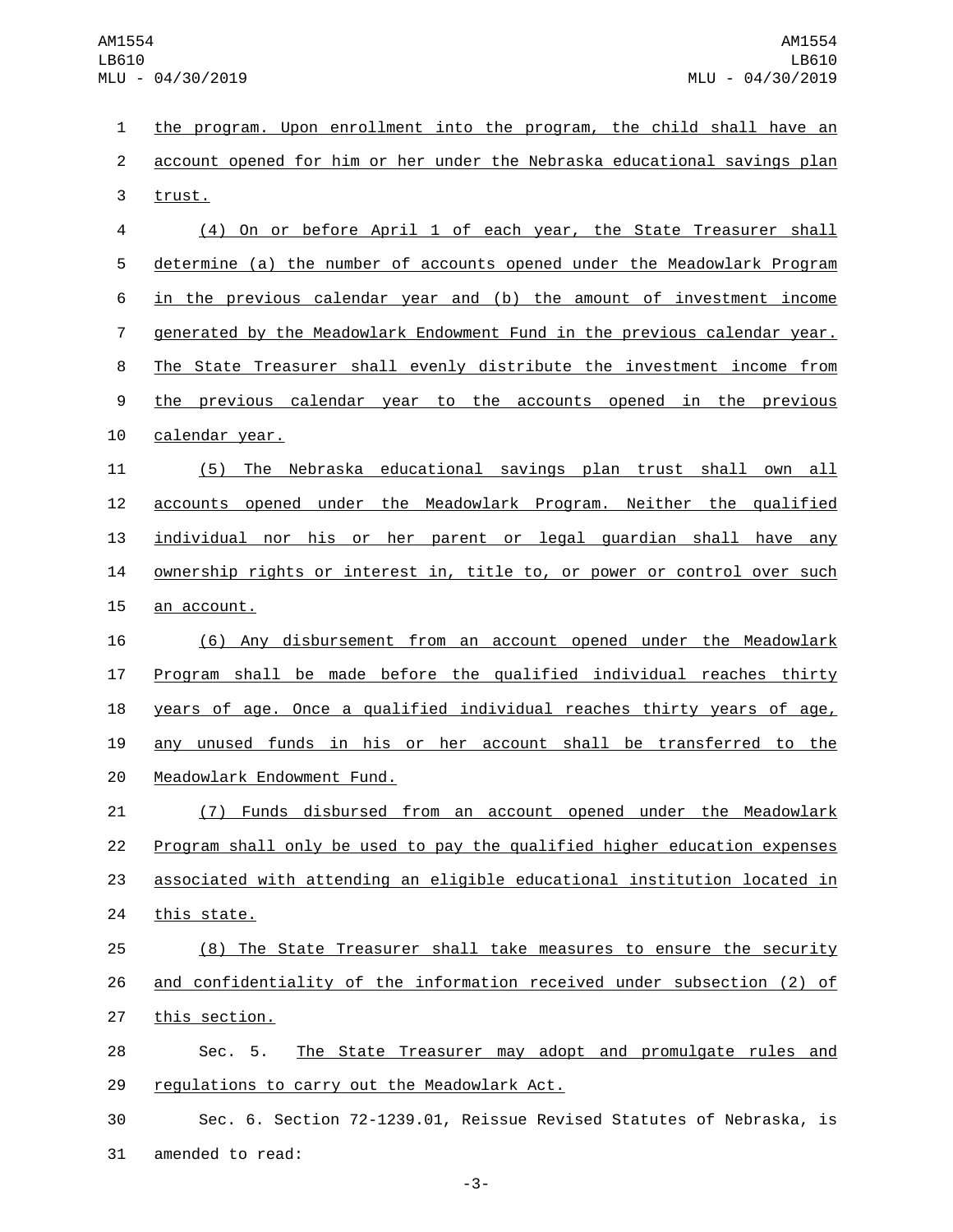72-1239.01 (1)(a) The appointed members of the council shall have the responsibility for the investment management of the assets of the retirement systems administered by the Public Employees Retirement Board as provided in section 84-1503, the assets of the Nebraska educational savings plan trust created pursuant to sections 85-1801 to 85-1814 and 6 sections 13 to 15 of this act, the assets of the achieving a better life experience program pursuant to sections 77-1401 to 77-1409, and beginning January 1, 2017, the assets of each retirement system provided for under the Class V School Employees Retirement Act. Except as provided in subsection (4) of this section, the appointed members shall be deemed fiduciaries with respect to the investment of the assets of the retirement systems, of the Nebraska educational savings plan trust, and of the achieving a better life experience program and shall be held to the standard of conduct of a fiduciary specified in subsection (3) of this section. The nonvoting, ex officio members of the council shall not 16 be deemed fiduciaries.

 (b) As fiduciaries, the appointed members of the council and the state investment officer shall discharge their duties with respect to the assets of the retirement systems, of the Nebraska educational savings plan trust, and of the achieving a better life experience program solely in the interests of the members and beneficiaries of the retirement systems or the interests of the participants and beneficiaries of the Nebraska educational savings plan trust and the achieving a better life experience program, as the case may be, for the exclusive purposes of providing benefits to members, members' beneficiaries, participants, and participants' beneficiaries and defraying reasonable expenses incurred within the limitations and according to the powers, duties, and purposes 28 prescribed by law.

 (2)(a) The appointed members of the council shall have the responsibility for the investment management of the assets of state funds. The appointed members shall be deemed fiduciaries with respect to

-4-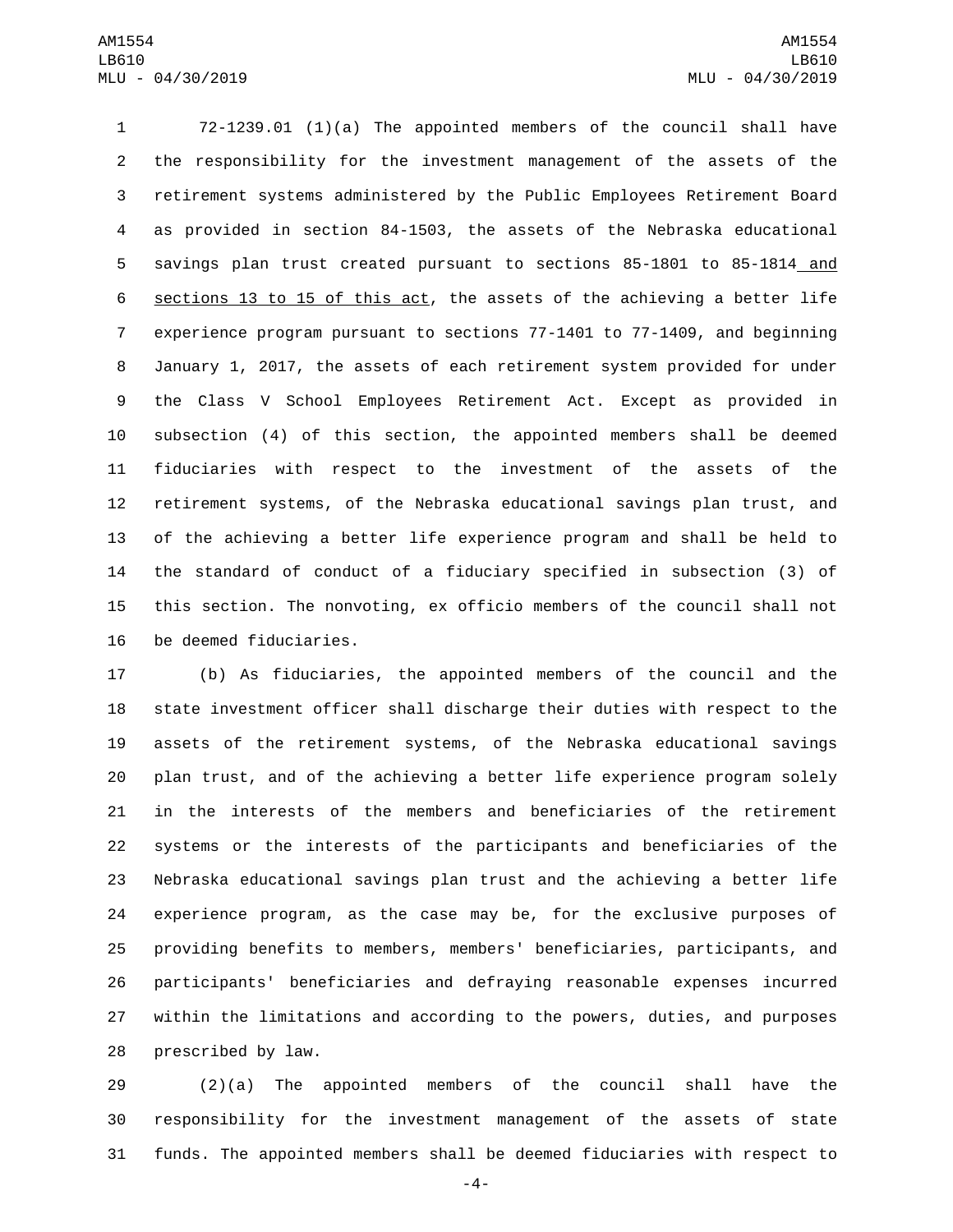the investment of the assets of state funds and shall be held to the standard of conduct of a fiduciary specified in subsection (3) of this section. The nonvoting, ex officio members of the council shall not be 4 deemed fiduciaries.

 (b) As fiduciaries, the appointed members of the council and the state investment officer shall discharge their duties with respect to the assets of state funds solely in the interests of the citizens of the state within the limitations and according to the powers, duties, and 9 purposes prescribed by law.

 (3) The appointed members of the council shall act with the care, skill, prudence, and diligence under the circumstances then prevailing that a prudent person acting in like capacity and familiar with such matters would use in the conduct of an enterprise of a like character and with like aims by diversifying the investments of the assets of the retirement systems, the Nebraska educational savings plan trust, the achieving a better life experience program, and state funds so as to minimize risk of large losses, unless in light of such circumstances it is clearly prudent not to do so. No assets of the retirement systems, the Nebraska educational savings plan trust, or the achieving a better life experience program shall be invested or reinvested if the sole or primary investment objective is for economic development or social purposes or 22 objectives.

 (4) Neither the appointed members of the council nor the state investment officer shall be deemed fiduciaries with respect to investments of the assets of a retirement system provided for under the Class V School Employees Retirement Act made by or on behalf of the board of education as defined in section 79-978 or the board of trustees provided for in section 79-980. Neither the council nor any member thereof nor the state investment officer shall be liable for the action or inaction of the board of education or the board of trustees with respect to the investment of the assets of a retirement system provided

-5-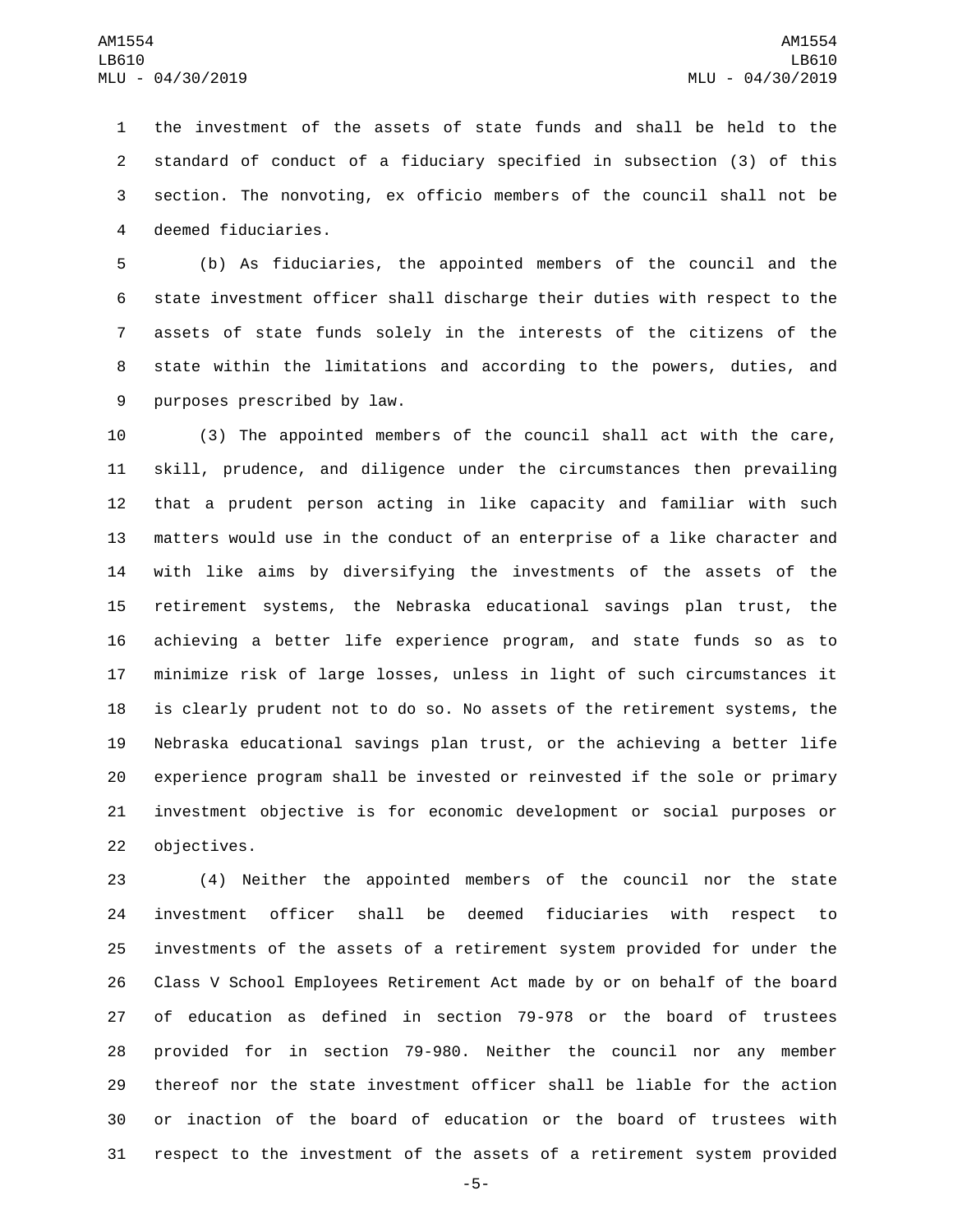for under the Class V School Employees Retirement Act, the consequences of any such action or inaction of the board of education or the board of trustees, and any claims, suits, losses, damages, fees, and costs related to such action or inaction or consequences thereof.

 Sec. 7. Section 77-2716, Reissue Revised Statutes of Nebraska, is 6 amended to read:

 77-2716 (1) The following adjustments to federal adjusted gross income or, for corporations and fiduciaries, federal taxable income shall 9 be made for interest or dividends received:

 (a)(i) There shall be subtracted interest or dividends received by the owner of obligations of the United States and its territories and possessions or of any authority, commission, or instrumentality of the United States to the extent includable in gross income for federal income tax purposes but exempt from state income taxes under the laws of the 15 United States; and

 (ii) There shall be subtracted interest received by the owner of obligations of the State of Nebraska or its political subdivisions or authorities which are Build America Bonds to the extent includable in 19 gross income for federal income tax purposes;

 (b) There shall be subtracted that portion of the total dividends and other income received from a regulated investment company which is attributable to obligations described in subdivision (a) of this subsection as reported to the recipient by the regulated investment 24 company;

 (c) There shall be added interest or dividends received by the owner of obligations of the District of Columbia, other states of the United States, or their political subdivisions, authorities, commissions, or instrumentalities to the extent excluded in the computation of gross income for federal income tax purposes except that such interest or dividends shall not be added if received by a corporation which is a 31 regulated investment company;

-6-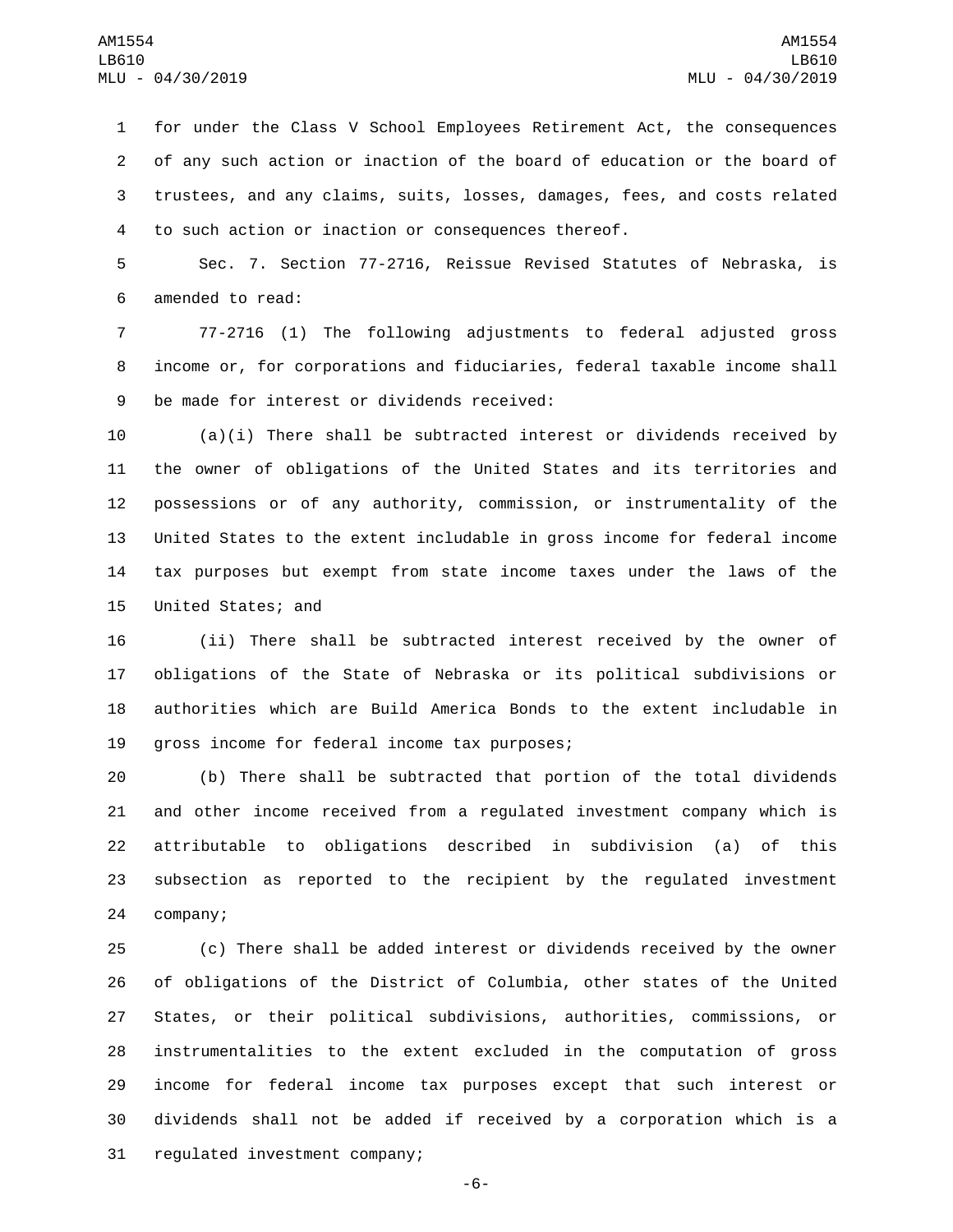(d) There shall be added that portion of the total dividends and other income received from a regulated investment company which is attributable to obligations described in subdivision (c) of this subsection and excluded for federal income tax purposes as reported to the recipient by the regulated investment company; and

 (e)(i) Any amount subtracted under this subsection shall be reduced by any interest on indebtedness incurred to carry the obligations or securities described in this subsection or the investment in the regulated investment company and by any expenses incurred in the production of interest or dividend income described in this subsection to the extent that such expenses, including amortizable bond premiums, are 12 deductible in determining federal taxable income.

 (ii) Any amount added under this subsection shall be reduced by any expenses incurred in the production of such income to the extent disallowed in the computation of federal taxable income.

 (2) There shall be allowed a net operating loss derived from or connected with Nebraska sources computed under rules and regulations adopted and promulgated by the Tax Commissioner consistent, to the extent possible under the Nebraska Revenue Act of 1967, with the laws of the United States. For a resident individual, estate, or trust, the net operating loss computed on the federal income tax return shall be adjusted by the modifications contained in this section. For a nonresident individual, estate, or trust or for a partial-year resident individual, the net operating loss computed on the federal return shall be adjusted by the modifications contained in this section and any carryovers or carrybacks shall be limited to the portion of the loss 27 derived from or connected with Nebraska sources.

 (3) There shall be subtracted from federal adjusted gross income for all taxable years beginning on or after January 1, 1987, the amount of any state income tax refund to the extent such refund was deducted under the Internal Revenue Code, was not allowed in the computation of the tax

-7-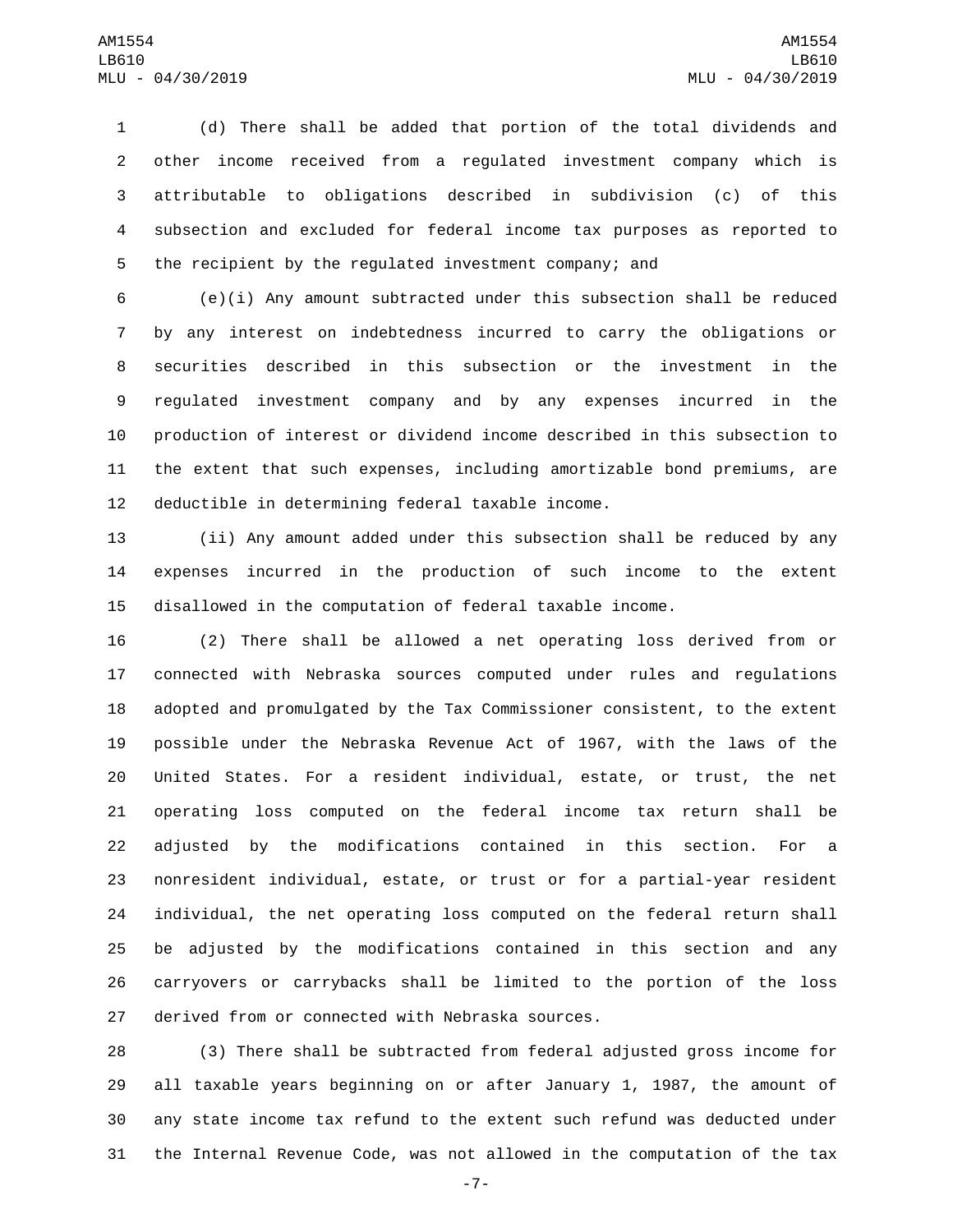due under the Nebraska Revenue Act of 1967, and is included in federal 2 adjusted gross income.

 (4) Federal adjusted gross income, or, for a fiduciary, federal taxable income shall be modified to exclude the portion of the income or loss received from a small business corporation with an election in effect under subchapter S of the Internal Revenue Code or from a limited liability company organized pursuant to the Nebraska Uniform Limited Liability Company Act that is not derived from or connected with Nebraska 9 sources as determined in section 77-2734.01.

 (5) There shall be subtracted from federal adjusted gross income or, for corporations and fiduciaries, federal taxable income dividends received or deemed to be received from corporations which are not subject 13 to the Internal Revenue Code.

 (6) There shall be subtracted from federal taxable income a portion of the income earned by a corporation subject to the Internal Revenue Code of 1986 that is actually taxed by a foreign country or one of its political subdivisions at a rate in excess of the maximum federal tax rate for corporations. The taxpayer may make the computation for each foreign country or for groups of foreign countries. The portion of the taxes that may be deducted shall be computed in the following manner:

 (a) The amount of federal taxable income from operations within a foreign taxing jurisdiction shall be reduced by the amount of taxes actually paid to the foreign jurisdiction that are not deductible solely because the foreign tax credit was elected on the federal income tax 25 return;

 (b) The amount of after-tax income shall be divided by one minus the maximum tax rate for corporations in the Internal Revenue Code; and

 (c) The result of the calculation in subdivision (b) of this subsection shall be subtracted from the amount of federal taxable income used in subdivision (a) of this subsection. The result of such calculation, if greater than zero, shall be subtracted from federal

-8-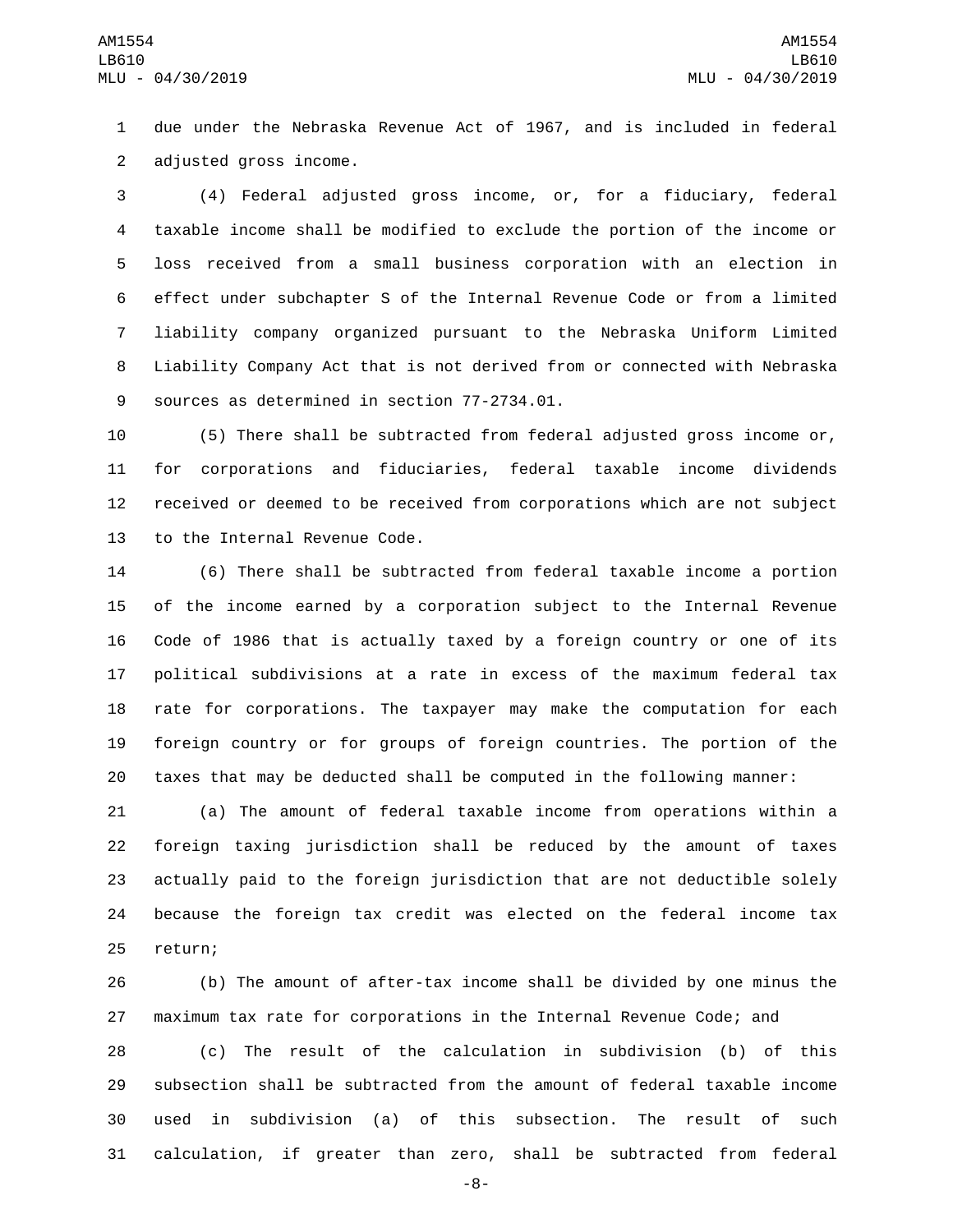1 taxable income.

 (7) Federal adjusted gross income shall be modified to exclude any amount repaid by the taxpayer for which a reduction in federal tax is allowed under section 1341(a)(5) of the Internal Revenue Code.

 (8)(a) Federal adjusted gross income or, for corporations and fiduciaries, federal taxable income shall be reduced, to the extent included, by income from interest, earnings, and state contributions received from the Nebraska educational savings plan trust created in sections 85-1801 to 85-1814 and sections 13 to 15 of this act and any account established under the achieving a better life experience program 11 as provided in sections  $77-1401$  to  $77-1409$ .

 (b) Federal adjusted gross income or, for corporations and fiduciaries, federal taxable income shall be reduced by any contributions as a participant in the Nebraska educational savings plan trust or contributions to an account established under the achieving a better life experience program made for the benefit of a beneficiary as provided in sections 77-1401 to 77-1409, to the extent not deducted for federal income tax purposes, but not to exceed five thousand dollars per married filing separate return or ten thousand dollars for any other return. With respect to a qualified rollover within the meaning of section 529 of the Internal Revenue Code from another state's plan, any interest, earnings, and state contributions received from the other state's educational savings plan which is qualified under section 529 of the code shall qualify for the reduction provided in this subdivision. For contributions by a custodian of a custodial account including rollovers from another custodial account, the reduction shall only apply to funds added to the 27 custodial account after January 1, 2014.

 (c) Federal adjusted gross income or, for corporations and fiduciaries, federal taxable income shall be increased by:

 (i) The amount resulting from the cancellation of a participation agreement refunded to the taxpayer as a participant in the Nebraska

-9-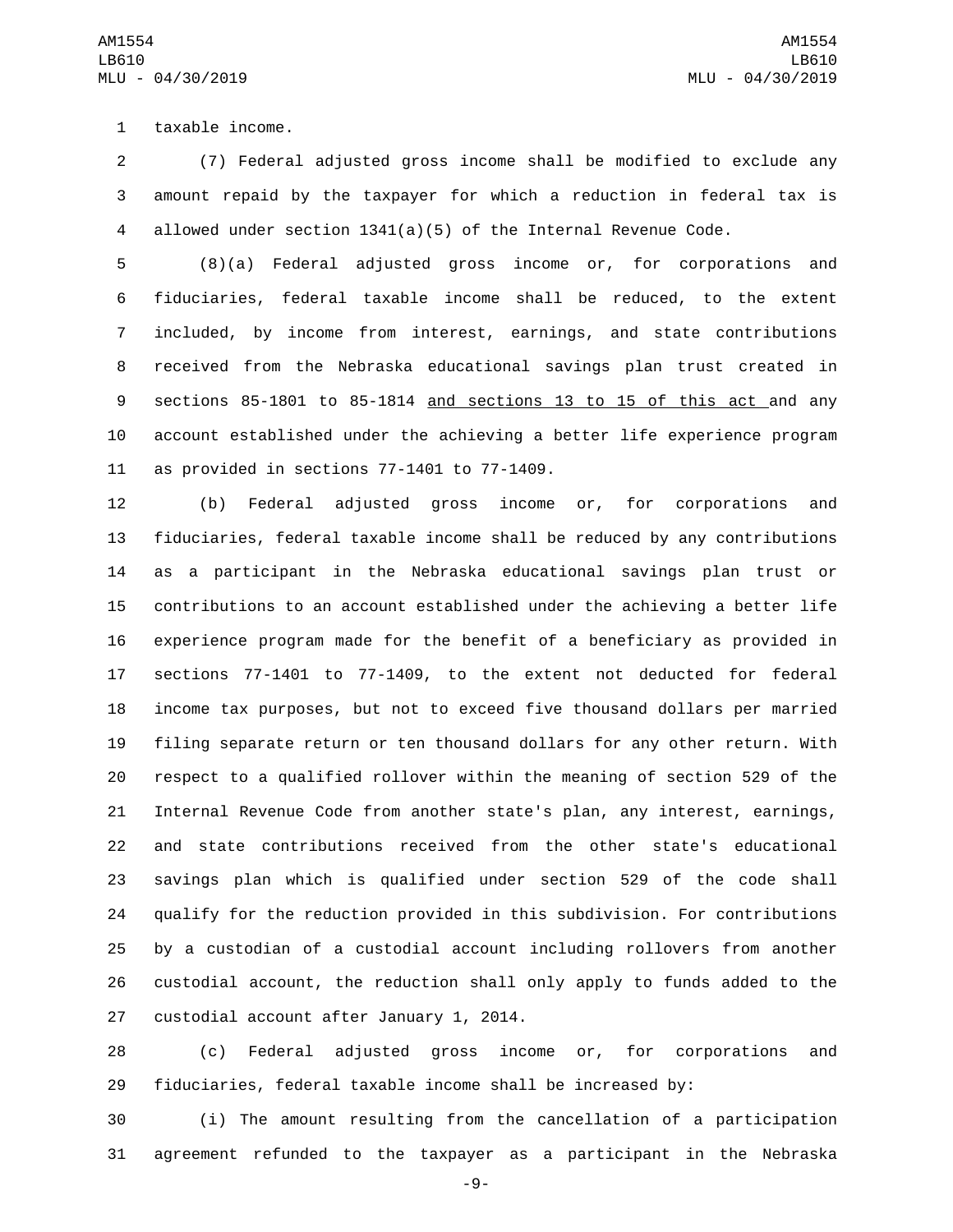educational savings plan trust to the extent previously deducted under 2 subdivision  $(8)(b)$  of this section; and

 (ii) The amount of any withdrawals by the owner of an account established under the achieving a better life experience program as provided in sections 77-1401 to 77-1409 for nonqualified expenses to the extent previously deducted under subdivision (8)(b) of this section.

 (9)(a) For income tax returns filed after September 10, 2001, for taxable years beginning or deemed to begin before January 1, 2006, under the Internal Revenue Code of 1986, as amended, federal adjusted gross income or, for corporations and fiduciaries, federal taxable income shall be increased by eighty-five percent of any amount of any federal bonus depreciation received under the federal Job Creation and Worker Assistance Act of 2002 or the federal Jobs and Growth Tax Act of 2003, under section 168(k) or section 1400L of the Internal Revenue Code of 1986, as amended, for assets placed in service after September 10, 2001, 16 and before December 31, 2005.

 (b) For a partnership, limited liability company, cooperative, including any cooperative exempt from income taxes under section 521 of the Internal Revenue Code of 1986, as amended, limited cooperative association, subchapter S corporation, or joint venture, the increase shall be distributed to the partners, members, shareholders, patrons, or beneficiaries in the same manner as income is distributed for use against 23 their income tax liabilities.

 (c) For a corporation with a unitary business having activity both inside and outside the state, the increase shall be apportioned to Nebraska in the same manner as income is apportioned to the state by 27 section 77-2734.05.

 (d) The amount of bonus depreciation added to federal adjusted gross income or, for corporations and fiduciaries, federal taxable income by this subsection shall be subtracted in a later taxable year. Twenty percent of the total amount of bonus depreciation added back by this

-10-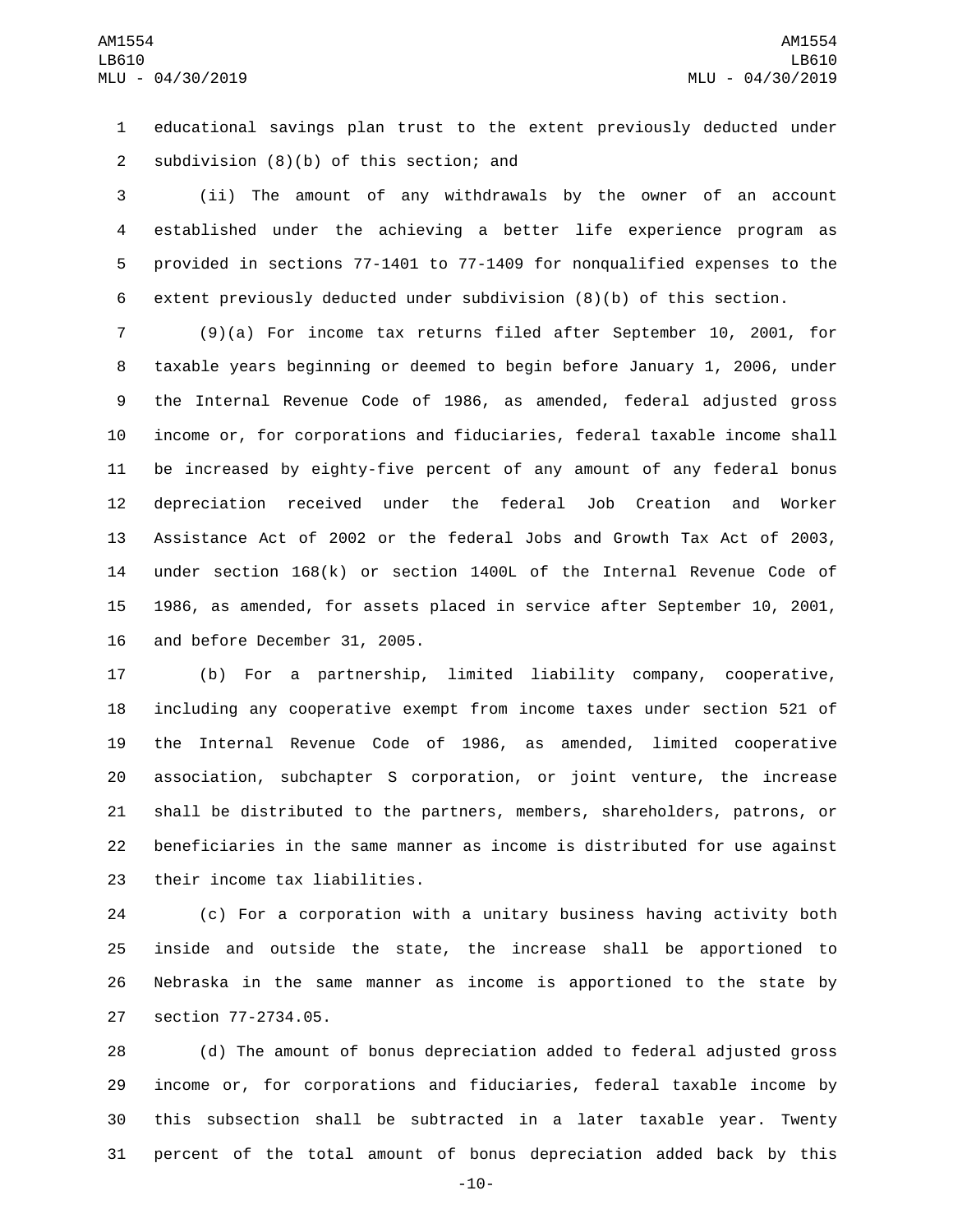subsection for tax years beginning or deemed to begin before January 1, 2003, under the Internal Revenue Code of 1986, as amended, may be subtracted in the first taxable year beginning or deemed to begin on or after January 1, 2005, under the Internal Revenue Code of 1986, as amended, and twenty percent in each of the next four following taxable years. Twenty percent of the total amount of bonus depreciation added back by this subsection for tax years beginning or deemed to begin on or after January 1, 2003, may be subtracted in the first taxable year beginning or deemed to begin on or after January 1, 2006, under the Internal Revenue Code of 1986, as amended, and twenty percent in each of 11 the next four following taxable years.

 (10) For taxable years beginning or deemed to begin on or after January 1, 2003, and before January 1, 2006, under the Internal Revenue Code of 1986, as amended, federal adjusted gross income or, for corporations and fiduciaries, federal taxable income shall be increased by the amount of any capital investment that is expensed under section 179 of the Internal Revenue Code of 1986, as amended, that is in excess of twenty-five thousand dollars that is allowed under the federal Jobs and Growth Tax Act of 2003. Twenty percent of the total amount of expensing added back by this subsection for tax years beginning or deemed to begin on or after January 1, 2003, may be subtracted in the first taxable year beginning or deemed to begin on or after January 1, 2006, under the Internal Revenue Code of 1986, as amended, and twenty percent 24 in each of the next four following tax years.

 (11)(a) For taxable years beginning or deemed to begin before January 1, 2018, under the Internal Revenue Code of 1986, as amended, federal adjusted gross income shall be reduced by contributions, up to two thousand dollars per married filing jointly return or one thousand dollars for any other return, and any investment earnings made as a participant in the Nebraska long-term care savings plan under the Long-Term Care Savings Plan Act, to the extent not deducted for federal income

-11-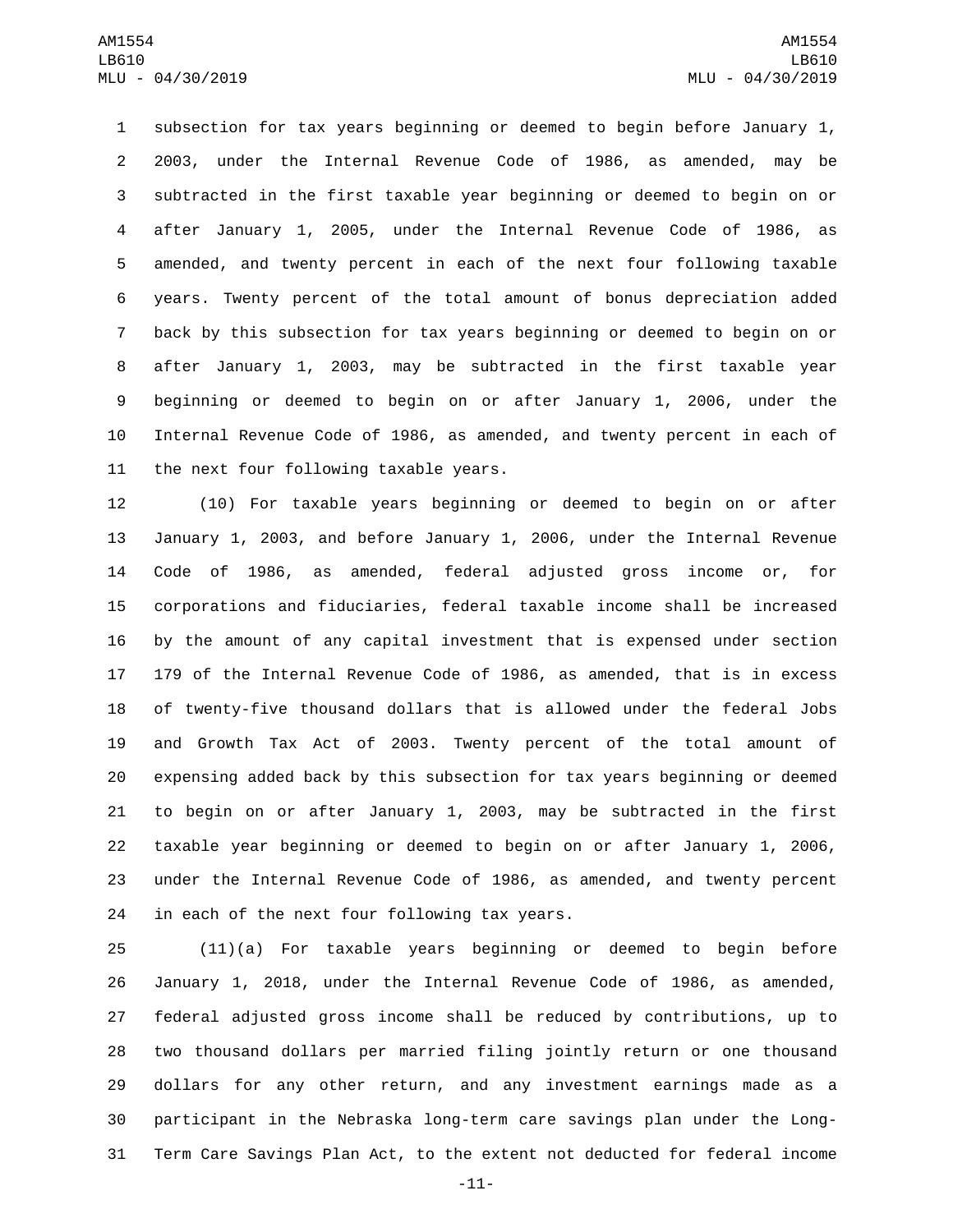1 tax purposes.

 (b) For taxable years beginning or deemed to begin before January 1, 2018, under the Internal Revenue Code of 1986, as amended, federal adjusted gross income shall be increased by the withdrawals made as a participant in the Nebraska long-term care savings plan under the act by a person who is not a qualified individual or for any reason other than transfer of funds to a spouse, long-term care expenses, long-term care insurance premiums, or death of the participant, including withdrawals made by reason of cancellation of the participation agreement, to the extent previously deducted as a contribution or as investment earnings.

 (12) There shall be added to federal adjusted gross income for individuals, estates, and trusts any amount taken as a credit for franchise tax paid by a financial institution under sections 77-3801 to 77-3807 as allowed by subsection (5) of section 77-2715.07.

 (13)(a) For taxable years beginning or deemed to begin on or after January 1, 2015, under the Internal Revenue Code of 1986, as amended, federal adjusted gross income shall be reduced by the amount received as benefits under the federal Social Security Act which are included in the 19 federal adjusted gross income if:

 (i) For taxpayers filing a married filing joint return, federal adjusted gross income is fifty-eight thousand dollars or less; or

 (ii) For taxpayers filing any other return, federal adjusted gross 23 income is forty-three thousand dollars or less.

 (b) For taxable years beginning or deemed to begin on or after January 1, 2020, under the Internal Revenue Code of 1986, as amended, the Tax Commissioner shall adjust the dollar amounts provided in subdivisions  $(13)(a)(i)$  and  $(ii)$  of this section by the same percentage used to adjust individual income tax brackets under subsection (3) of section 77-2715.03.29

 (14) For taxable years beginning or deemed to begin on or after January 1, 2015, under the Internal Revenue Code of 1986, as amended, an

-12-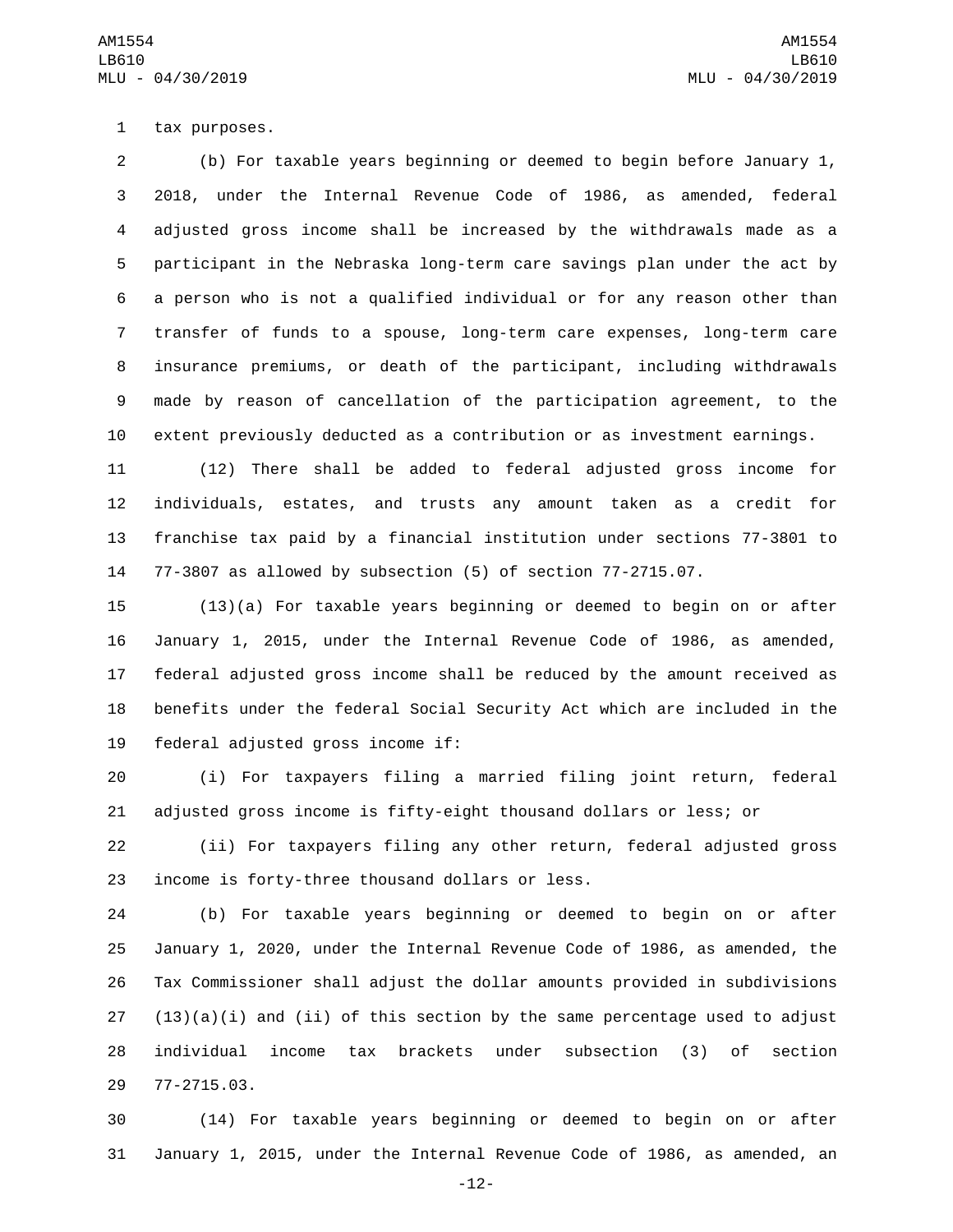individual may make a one-time election within two calendar years after the date of his or her retirement from the military to exclude income received as a military retirement benefit by the individual to the extent included in federal adjusted gross income and as provided in this subsection. The individual may elect to exclude forty percent of his or her military retirement benefit income for seven consecutive taxable years beginning with the year in which the election is made or may elect to exclude fifteen percent of his or her military retirement benefit income for all taxable years beginning with the year in which he or she turns sixty-seven years of age. For purposes of this subsection, military retirement benefit means retirement benefits that are periodic payments attributable to service in the uniformed services of the United States for personal services performed by an individual prior to his or her 14 retirement.

 Sec. 8. Section 85-1802, Reissue Revised Statutes of Nebraska, is 16 amended to read:

 85-1802 For purposes of sections 85-1801 to 85-1814 and sections 13 to  $15$  of this act:

 (1) Administrative fund means the College Savings Plan 20 Administrative Fund created in section 85-1807;

 (2) Beneficiary means the individual designated by a participation agreement to benefit from advance payments of qualified higher education 23 expenses on behalf of the beneficiary;

 (3) Benefits means the payment of qualified higher education expenses on behalf of a beneficiary by the Nebraska educational savings plan trust during the beneficiary's attendance at an eligible educational 27 institution;

 (4) Eligible educational institution means an institution described in 20 U.S.C. 1088 which is eligible to participate in a program under Title IV of the federal Higher Education Act of 1965;

(5) Expense fund means the College Savings Plan Expense Fund created

-13-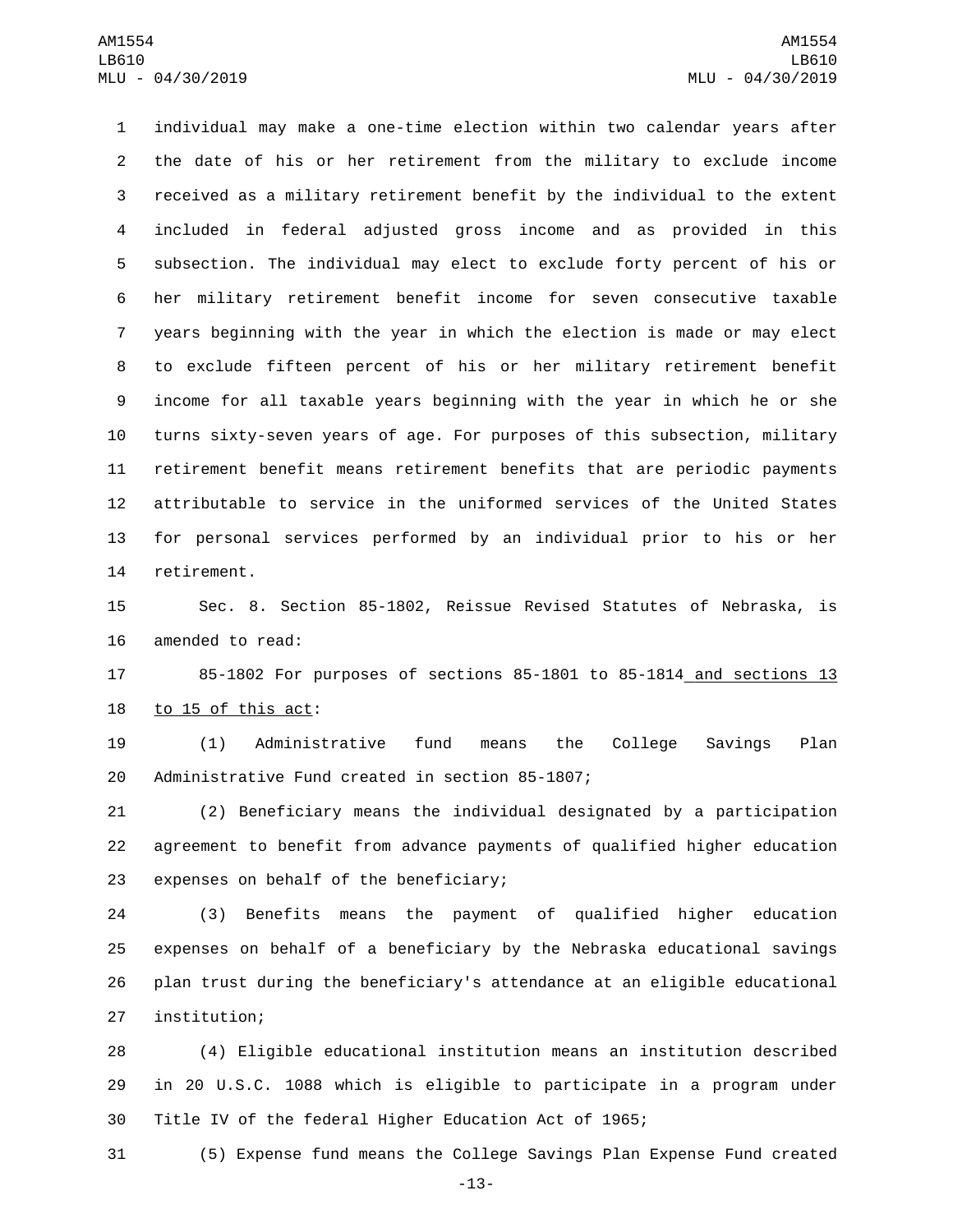1 in section 85-1807;

 (6) Nebraska educational savings plan trust means the trust created 3 in section 85-1804;

 (7) Nonqualified withdrawal refers to (a) a distribution from an account to the extent it is not used to pay the qualified higher 6 education expenses of the beneficiary,  $\theta$  (b) a qualified rollover permitted by section 529 of the Internal Revenue Code where the funds are transferred to a qualified tuition program sponsored by another state or entity, or (c) a distribution from an account to pay the costs of 10 attending kindergarten through grade twelve;

 (8) Participant or account owner means an individual, an individual's legal representative, or any other legal entity authorized to establish a savings account under section 529 of the Internal Revenue Code who has entered into a participation agreement for the advance payment of qualified higher education expenses on behalf of a beneficiary. For purposes of section 77-2716, as to contributions by a custodian to a custodial account established pursuant to the Nebraska Uniform Transfers to Minors Act or similar law in another state, which account has been established under a participation agreement, participant includes the parent or guardian of a minor, which parent or guardian is 21 also the custodian of the account;

 (9) Participation agreement means an agreement between a participant and the Nebraska educational savings plan trust entered into under sections 85-1801 to 85-1814 and sections 13 to 15 of this act;

 (10) Program fund means the College Savings Plan Program Fund 26 created in section 85-1807;

 (11) Qualified higher education expenses means the certified costs of tuition and fees, books, supplies, and equipment required for enrollment or attendance at an eligible educational institution. Reasonable room and board expenses, based on the minimum amount applicable for the eligible educational institution during the period of

-14-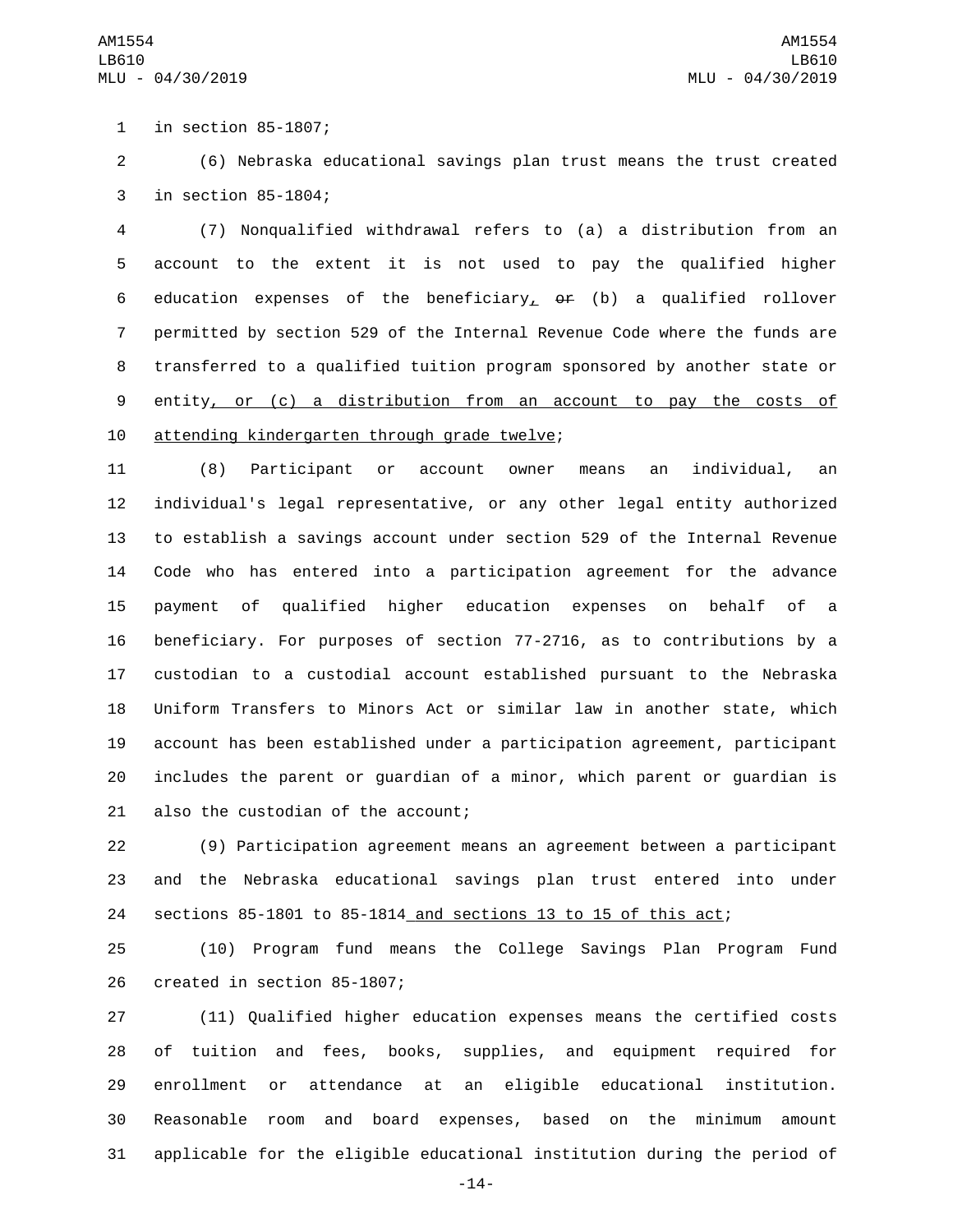enrollment, shall be included as qualified higher education expenses for those students enrolled on at least a half-time basis. In the case of a special needs beneficiary, expenses for special needs services incurred in connection with enrollment or attendance at an eligible educational institution shall be included as qualified higher education expenses. Expenses paid or incurred in 2009 or 2010 for the purchase of computer technology or equipment or Internet access and related services, subject to the limitations set forth in section 529 of the Internal Revenue Code, shall be included as qualified higher education expenses. Qualified higher education expenses does not include any amounts in excess of those allowed by section 529 of the Internal Revenue Code;

 (12) Section 529 of the Internal Revenue Code means such section of the code and the regulations interpreting such section; and

 (13) Tuition and fees means the quarter or semester charges imposed 15 to attend an eligible educational institution.

 Sec. 9. Section 85-1804, Reissue Revised Statutes of Nebraska, is 17 amended to read:

 85-1804 The Nebraska educational savings plan trust is created. The State Treasurer is the trustee of the trust and as such is responsible for the administration, operation, and maintenance of the program and has all powers necessary to carry out and effectuate the purposes, objectives, and provisions of sections 85-1801 to 85-1814 and sections 13 to 15 of this act pertaining to the administration, operation, and maintenance of the trust and program, except that the state investment officer shall have fiduciary responsibility to make all decisions regarding the investment of the money in the administrative fund, expense fund, and program fund, including the selection of all investment options and the approval of all fees and other costs charged to trust assets except costs for administration, operation, and maintenance of the trust as appropriated by the Legislature, pursuant to the directions, guidelines, and policies established by the Nebraska Investment Council.

-15-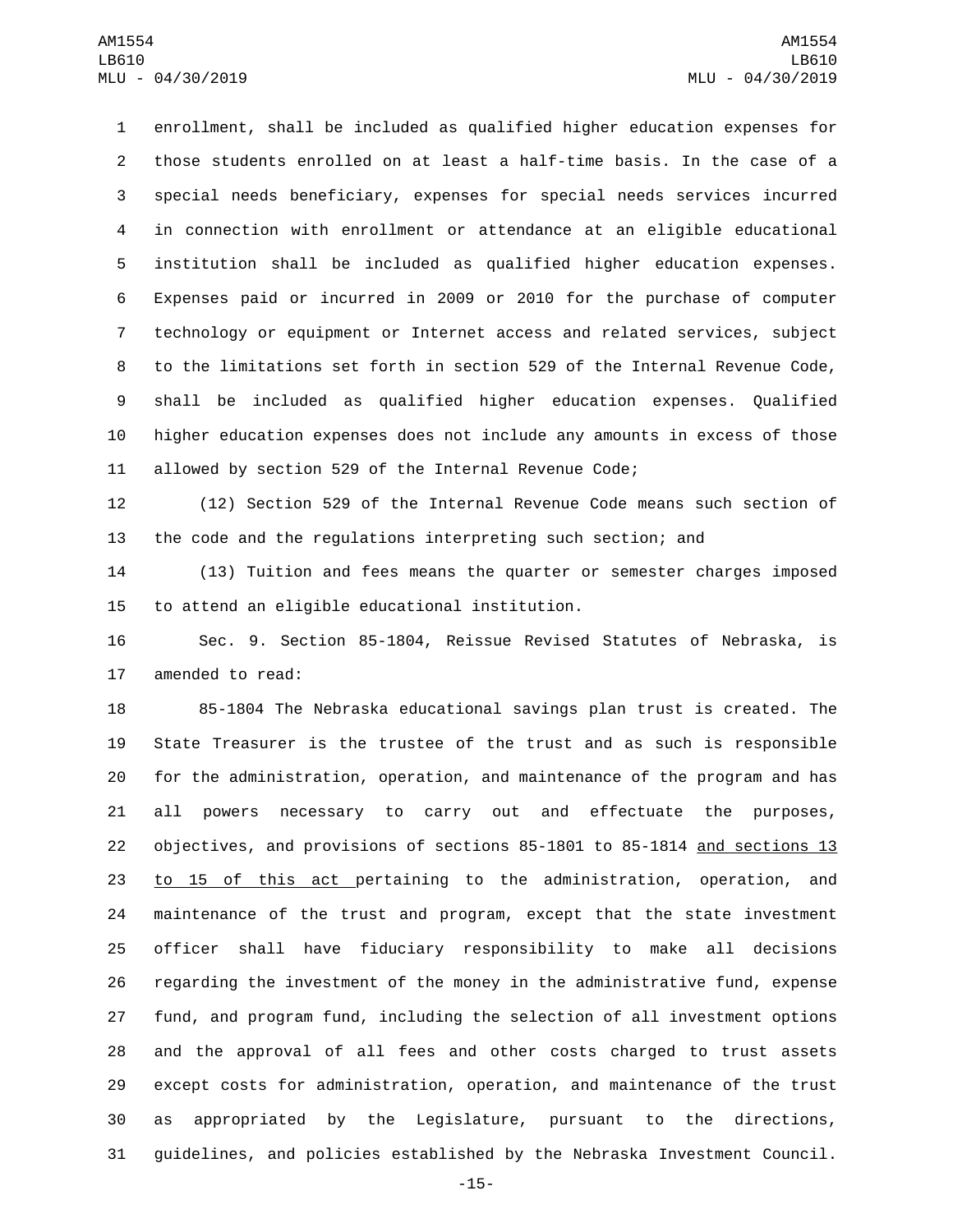The State Treasurer may adopt and promulgate rules and regulations to provide for the efficient administration, operation, and maintenance of the trust and program. The State Treasurer shall not adopt and promulgate rules and regulations that in any way interfere with the fiduciary responsibility of the state investment officer to make all decisions regarding the investment of money in the administrative fund, expense fund, and program fund. The State Treasurer or his or her designee shall 8 have the power to:

 (1) Enter into agreements with any eligible educational institution, the state, any federal or other state agency, or any other entity to implement sections 85-1801 to 85-1814 and sections 13 to 15 of this act, except agreements which pertain to the investment of money in the administrative fund, expense fund, or program fund;

 $15$  of this act;

(2) Carry out the duties and obligations of the trust;

 (3) Carry out studies and projections to advise participants regarding present and estimated future qualified higher education expenses and levels of financial participation in the trust required in order to enable participants to achieve their educational funding 19 objectives;

 (4) Participate in any federal, state, or local governmental program 21 for the benefit of the trust;

 (5) Procure insurance against any loss in connection with the property, assets, or activities of the trust as provided in section 81-8,239.01;24

(6) Enter into participation agreements with participants;

 (7) Make payments to eligible educational institutions pursuant to participation agreements on behalf of beneficiaries;

 (8) Make distributions to participants upon the termination of participation agreements pursuant to the provisions, limitations, and restrictions set forth in sections 85-1801 to 85-1814 and sections 13 to

-16-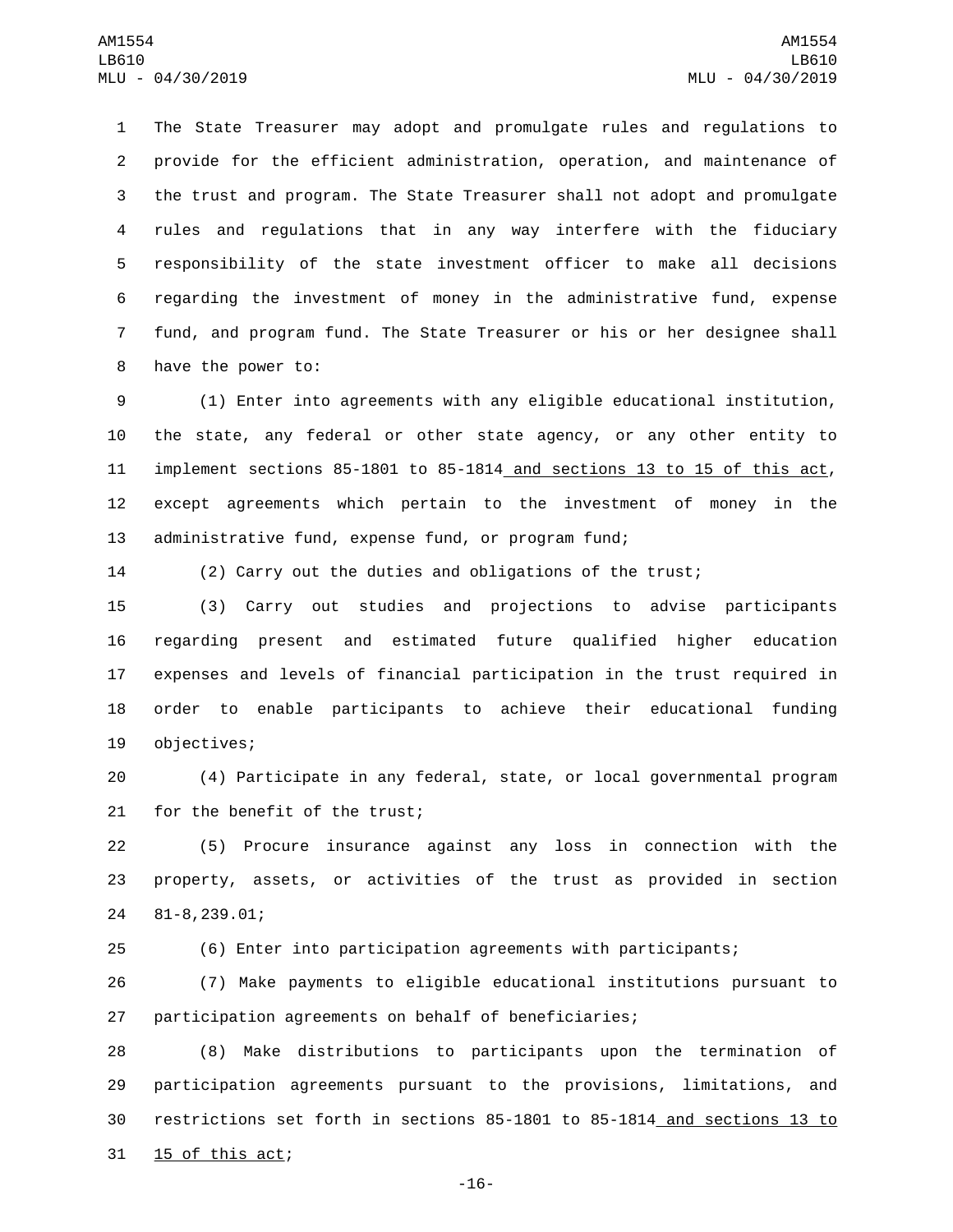(9) Contract for goods and services and engage personnel as necessary, including consultants, actuaries, managers, legal counsels, and auditors for the purpose of rendering professional, managerial, and technical assistance and advice regarding trust administration and operation, except contracts which pertain to the investment of the administrative, expense, or program funds; and6

 (10) Establish, impose, and collect administrative fees and charges in connection with transactions of the trust, and provide for reasonable service charges, including penalties for cancellations and late payments 10 with respect to participation agreements.

 The Nebraska Investment Council may adopt and promulgate rules and regulations to provide for the prudent investment of the assets of the trust. The council or its designee also has the authority to select and enter into agreements with individuals and entities to provide investment advice and management of the assets held by the trust, establish investment guidelines, objectives, and performance standards with respect to the assets held by the trust, and approve any fees, commissions, and expenses, which directly or indirectly affect the return on assets.

 Sec. 10. Section 85-1806, Reissue Revised Statutes of Nebraska, is 20 amended to read:

 85-1806 The Nebraska educational savings plan trust may enter into participation agreements with participants on behalf of beneficiaries 23 pursuant to the following terms and conditions:

 (1) A participation agreement shall authorize a participant to make contributions to an account which is established for the purpose of meeting the qualified higher education expenses of a beneficiary as allowed by section 529 of the Internal Revenue Code. A participant shall not be required to make an annual contribution on behalf of a beneficiary, shall not be subject to minimum contribution requirements, and shall not be required to maintain a minimum account balance. The maximum contribution shall not exceed the amount allowed under section

-17-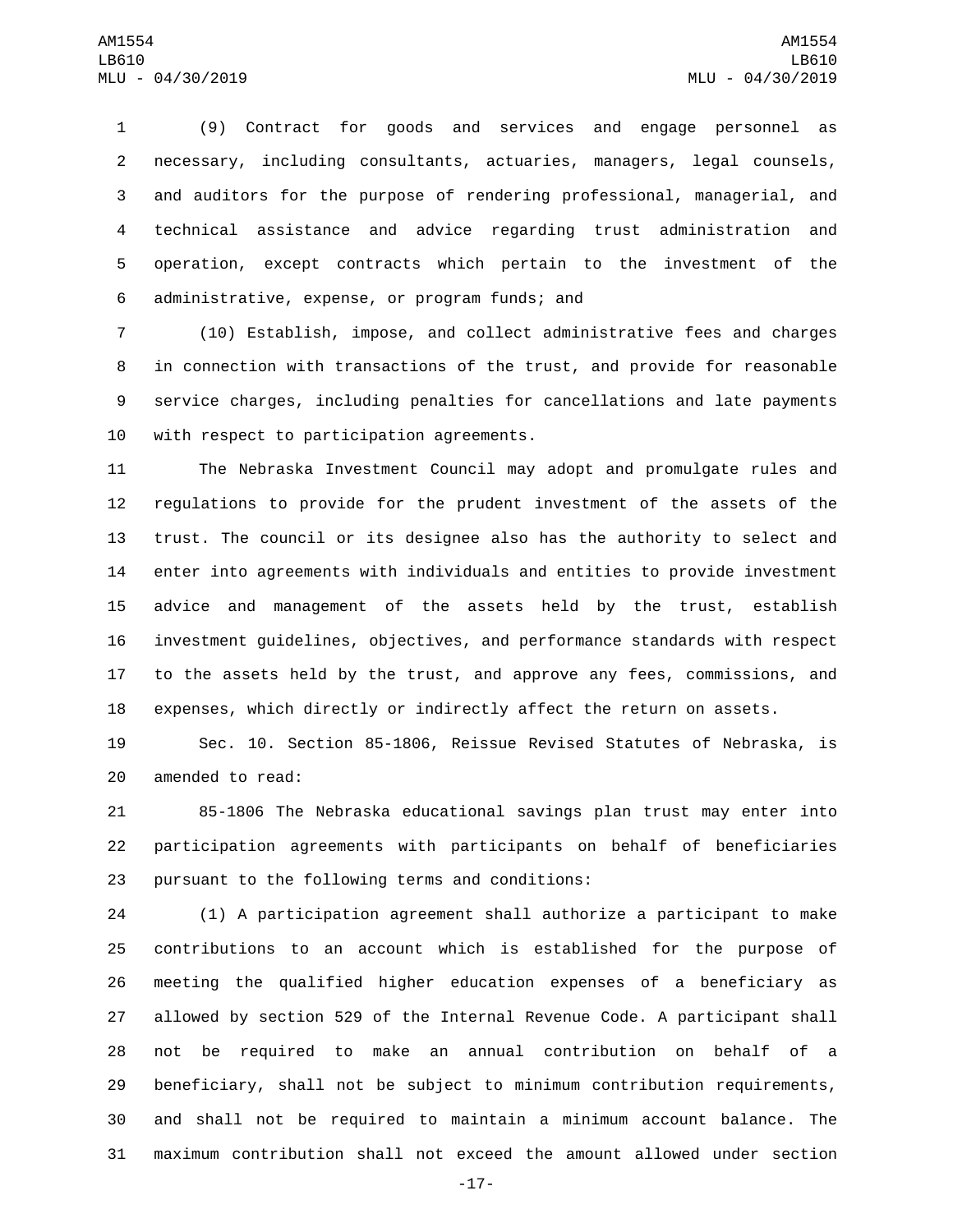529 of the Internal Revenue Code. The State Treasurer may set a maximum cumulative contribution, as necessary, to maintain compliance with section 529 of the Internal Revenue Code. Participation agreements may be amended to provide for adjusted levels of contributions based upon changed circumstances or changes in educational plans or to ensure compliance with section 529 of the Internal Revenue Code or any other 7 applicable laws and regulations;

 (2) Beneficiaries designated in participation agreements shall meet the requirements established by the trustee and section 529 of the 10 Internal Revenue Code;

 (3) Payment of benefits provided under participation agreements shall be made in a manner consistent with section 529 of the Internal 13 Revenue Code;

 (4) The execution of a participation agreement by the trust shall not guarantee in any way that qualified higher education expenses will be equal to projections and estimates provided by the trust or that the beneficiary named in any participation agreement will (a) be admitted to an eligible educational institution, (b) if admitted, be determined a resident for tuition purposes by the eligible educational institution, (c) be allowed to continue attendance at the eligible educational institution following admission, or (d) graduate from the eligible 22 educational institution;

 (5) A beneficiary under a participation agreement may be changed as permitted under the rules and regulations adopted under sections 85-1801 to 85-1814 and sections 13 to 15 of this act and consistent with section 529 of the Internal Revenue Code upon written request of the participant as long as the substitute beneficiary is eligible for participation. Participation agreements may otherwise be freely amended throughout their term in order to enable participants to increase or decrease the level of participation, change the designation of beneficiaries, and carry out similar matters as authorized by rule and regulation; and

-18-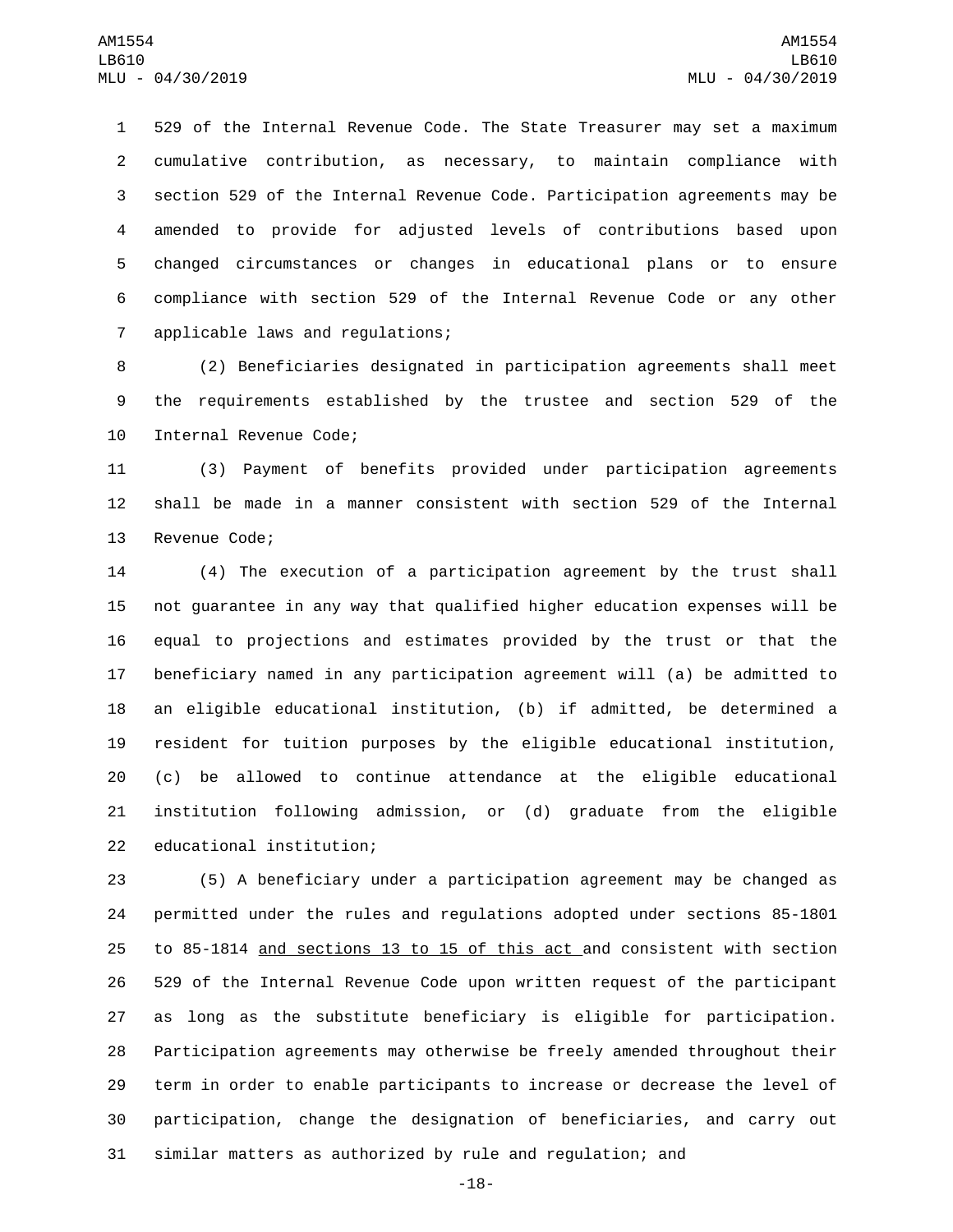(6) Each participation agreement shall provide that the participation agreement may be canceled upon the terms and conditions and upon payment of applicable fees and costs set forth and contained in the 4 rules and regulations.

 Sec. 11. Section 85-1807, Reissue Revised Statutes of Nebraska, is 6 amended to read:

 85-1807 (1) The State Treasurer shall deposit money received by the Nebraska educational savings plan trust into three funds: The College Savings Plan Program Fund, the College Savings Plan Expense Fund, and the College Savings Plan Administrative Fund. The State Treasurer shall deposit money received by the trust into the appropriate fund. The State Treasurer and Accounting Administrator of the Department of Administrative Services shall determine the state fund types necessary to comply with section 529 of the Internal Revenue Code and state policy. The money in the funds shall be invested by the state investment officer pursuant to policies established by the Nebraska Investment Council. The program fund, the expense fund, and the administrative fund shall be separately administered. The Nebraska educational savings plan trust shall be operated with no General Fund appropriations.

 (2) The College Savings Plan Program Fund is created. All money paid by participants in connection with participation agreements and all investment income earned on such money shall be deposited as received into separate accounts within the program fund. Contributions to the trust made by participants may only be made in the form of cash. All funds generated in connection with participation agreements shall be deposited into the appropriate accounts within the program fund. A participant or beneficiary shall not provide investment direction regarding program contributions or earnings held by the trust. Money accrued by participants in the program fund may be used for payments to any eligible educational institution. Any money in the program fund available for investment shall be invested by the state investment

-19-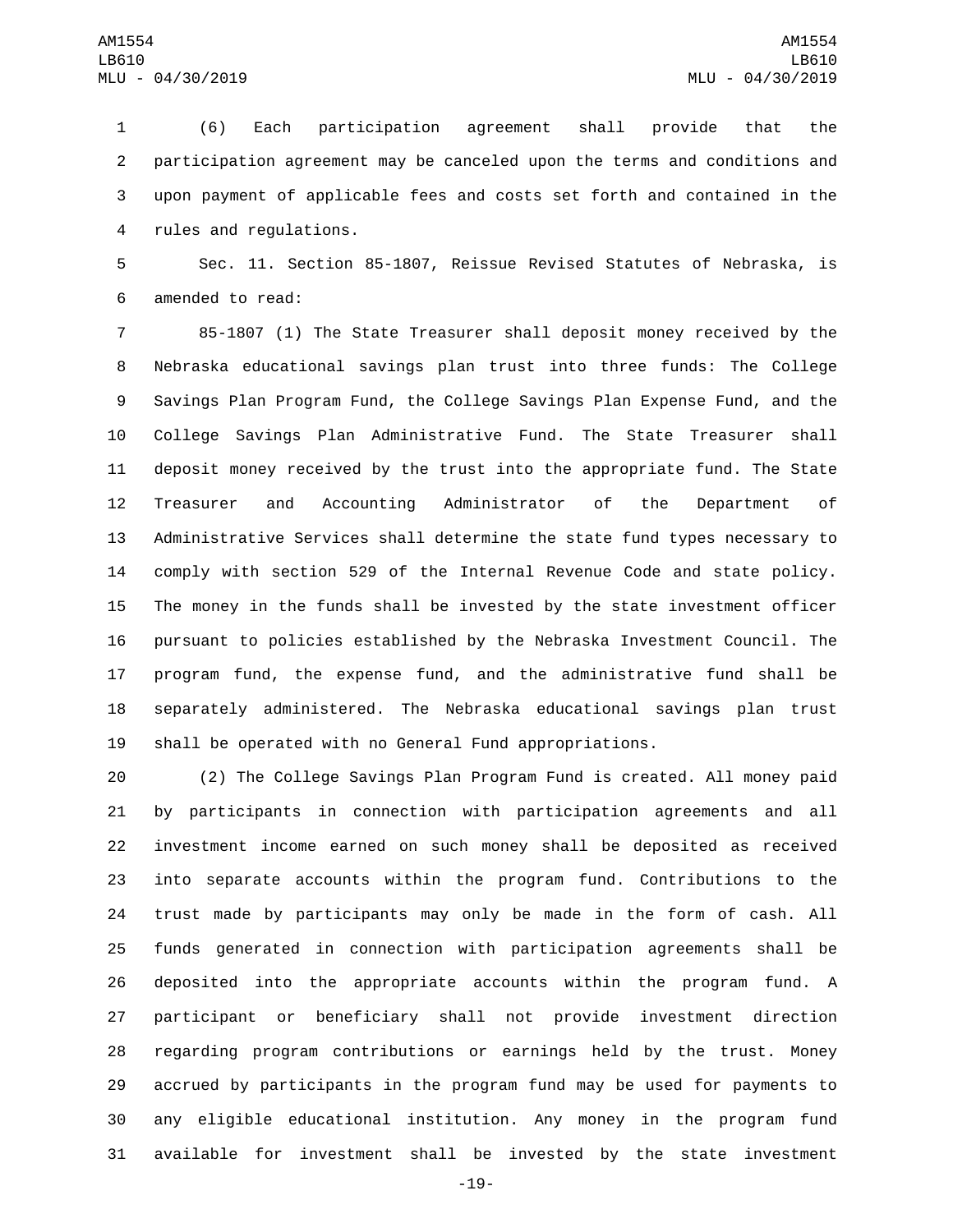officer pursuant to the Nebraska Capital Expansion Act and the Nebraska 2 State Funds Investment Act.

 (3) The College Savings Plan Administrative Fund is created. Money from the trust transferred from the expense fund to the administrative fund in an amount authorized by an appropriation from the Legislature shall be utilized to pay for the costs of administering, operating, and maintaining the trust, to the extent permitted by section 529 of the Internal Revenue Code. The administrative fund shall not be credited with any money other than money transferred from the expense fund in an amount authorized by an appropriation by the Legislature or any interest income earned on the balances held in the administrative fund. Any money in the administrative fund available for investment shall be invested by the state investment officer pursuant to the Nebraska Capital Expansion Act 14 and the Nebraska State Funds Investment Act.

 (4)(a) (4) The College Savings Plan Expense Fund is created. The expense fund shall be used to pay costs associated with the Nebraska 17 educational savings plan trust and shall be funded with fees assessed to the program fund. The State Treasurer shall use the expense fund:

 (i) To pay costs associated with the Nebraska educational savings 20 plan trust;

## (ii) For the purposes described in the Meadowlark Act; and

 (iii) To transfer from the expense fund to the State Investment Officer's Cash Fund an amount equal to the pro rata share of the budget appropriated to the Nebraska Investment Council as permitted in section 72-1249.02, to cover reasonable expenses incurred for investment management of the Nebraska educational savings plan trust. Annually and prior to such transfer to the State Investment Officer's Cash Fund, the State Treasurer shall report to the budget division of the Department of Administrative Services and to the Legislative Fiscal Analyst the amounts transferred during the previous fiscal year. The report submitted to the Legislative Fiscal Analyst shall be submitted electronically.

-20-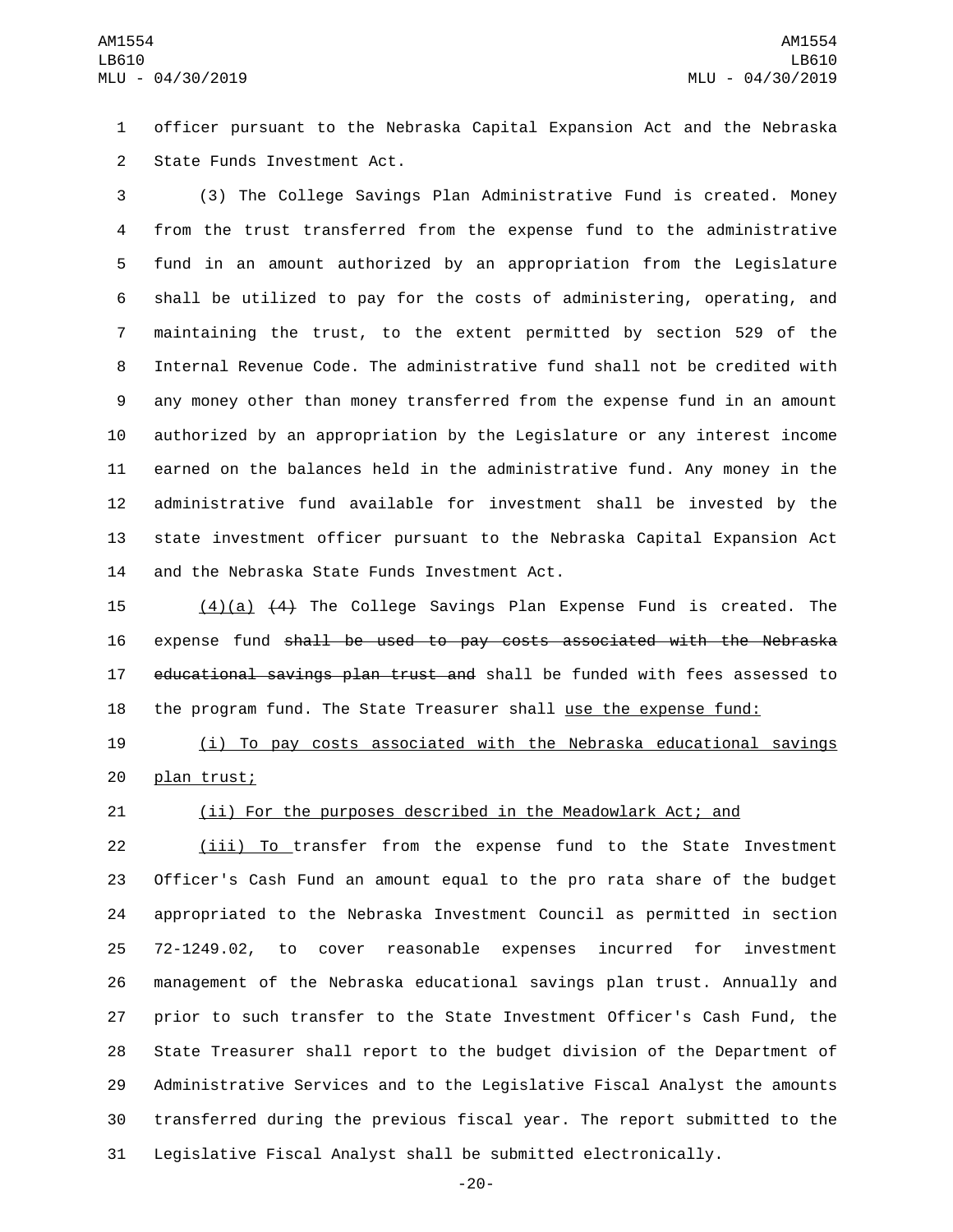(b) Transfers may be made from the expense fund to the General Fund at the direction of the Legislature. Any money in the expense fund available for investment shall be invested by the state investment officer pursuant to the Nebraska Capital Expansion Act and the Nebraska 5 State Funds Investment Act.

 Sec. 12. Section 85-1809, Reissue Revised Statutes of Nebraska, is 7 amended to read:

 85-1809 (1) A participant retains ownership of all contributions made under a participation agreement up to the date of utilization for payment of qualified higher education expenses for the beneficiary. Notwithstanding any other provision of law, any amount credited to any account is not susceptible to any levy, execution, judgment, or other operation of law, garnishment, or other judicial enforcement, and the amount is not an asset or property of either the participant or the beneficiary for the purposes of any state insolvency or inheritance tax laws. All income derived from the investment of the contributions made by the participant shall be considered to be held in trust for the benefit 18 of the beneficiary.

 (2) If the program created by sections 85-1801 to 85-1814 and sections 13 to 15 of this act is terminated prior to payment of qualified higher education expenses for the beneficiary, the participant is entitled to receive the fair market value of the account established in 23 the program.

 (3) If the beneficiary graduates from an eligible educational institution and a balance remains in the participant's account, any remaining funds may be transferred as allowed by rule or regulation, subject to the provisions of section 529 of the Internal Revenue Code, as well as any other applicable state or federal laws or regulations.

 (4) The eligible educational institution shall obtain ownership of the payments made for the qualified higher education expenses paid to the institution at the time each payment is made to the institution.

-21-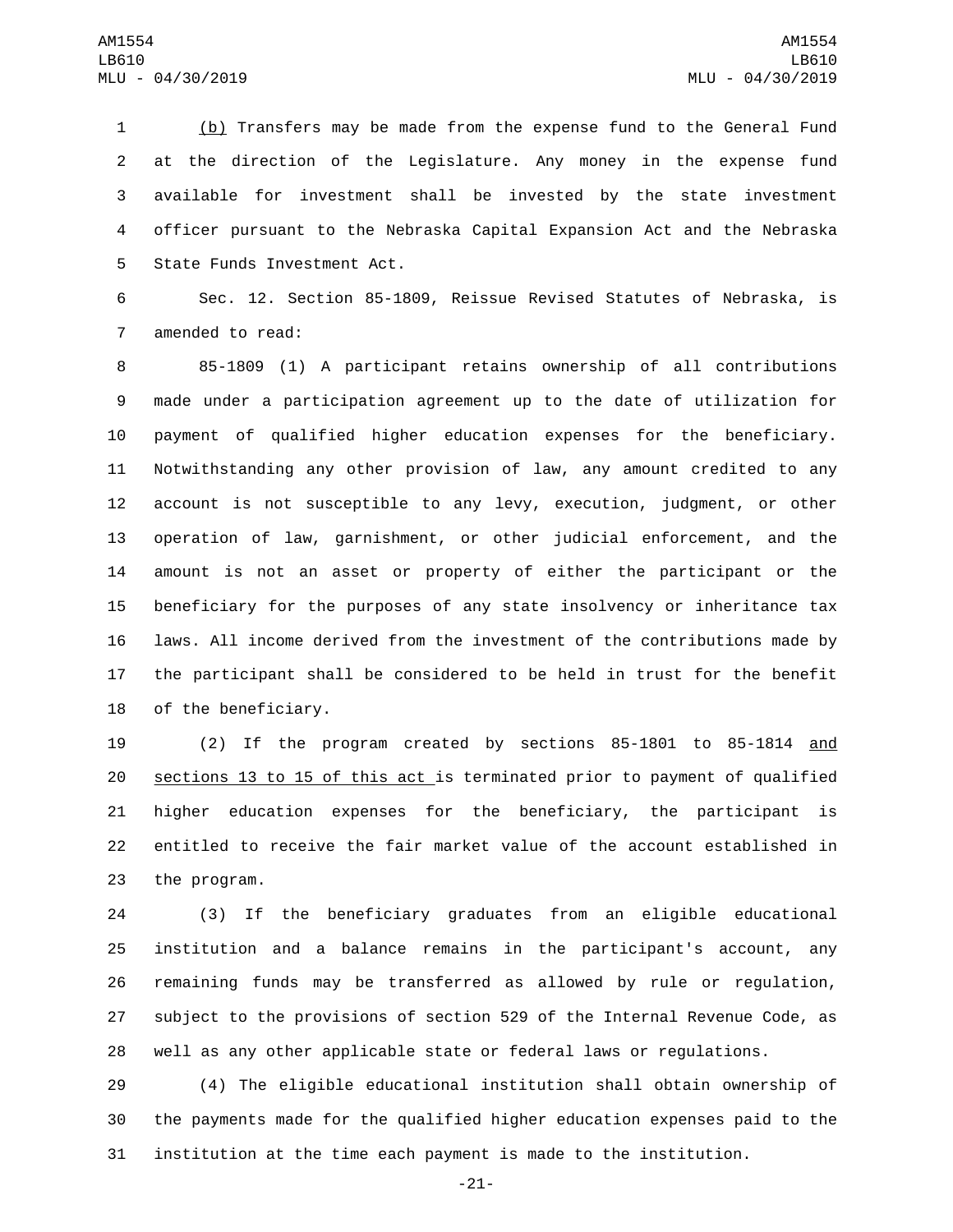(5) Any amounts which may be paid to any person or persons pursuant to the Nebraska educational savings plan trust but which are not listed 3 in this section are owned by the trust.

 (6) A participant may transfer ownership rights to another eligible participant, including a gift of the ownership rights to a minor beneficiary. The transfer shall be made and the property distributed in accordance with the rules and regulations or with the terms of the 8 participation agreement.

 (7) A participant shall not be entitled to utilize any interest in the Nebraska educational savings plan trust as security for a loan.

 (8) The Nebraska educational savings plan trust may accept transfers of cash investments from a custodian under the Nebraska Uniform Transfers to Minors Act or any other similar laws under the terms and conditions 14 established by the trustee.

 (9) A participant may designate a successor account owner to succeed to all of the participant's rights, title, and interest in an account, including the right to change the account beneficiary, upon the death or legal incapacity of the participant. If a participant dies or becomes legally incapacitated and has failed to name a successor account owner, the account beneficiary shall become the account owner.

 (10) Upon the death of a beneficiary, the participant may change the beneficiary on the account, transfer assets to another beneficiary who is a member of the family of the former beneficiary, or request a 24 nonqualified withdrawal.

 Sec. 13. (1) The College Savings Incentive Cash Fund is created. The fund shall be administered by the State Treasurer and shall be used 27 to provide incentive payments under the Employer Matching Contribution Incentive Program established in section 14 of this act and to provide matching scholarships under the College Savings Plan Low-Income Matching Scholarship Program established in section 15 of this act. The State Treasurer shall accept contributions from any private individual or

-22-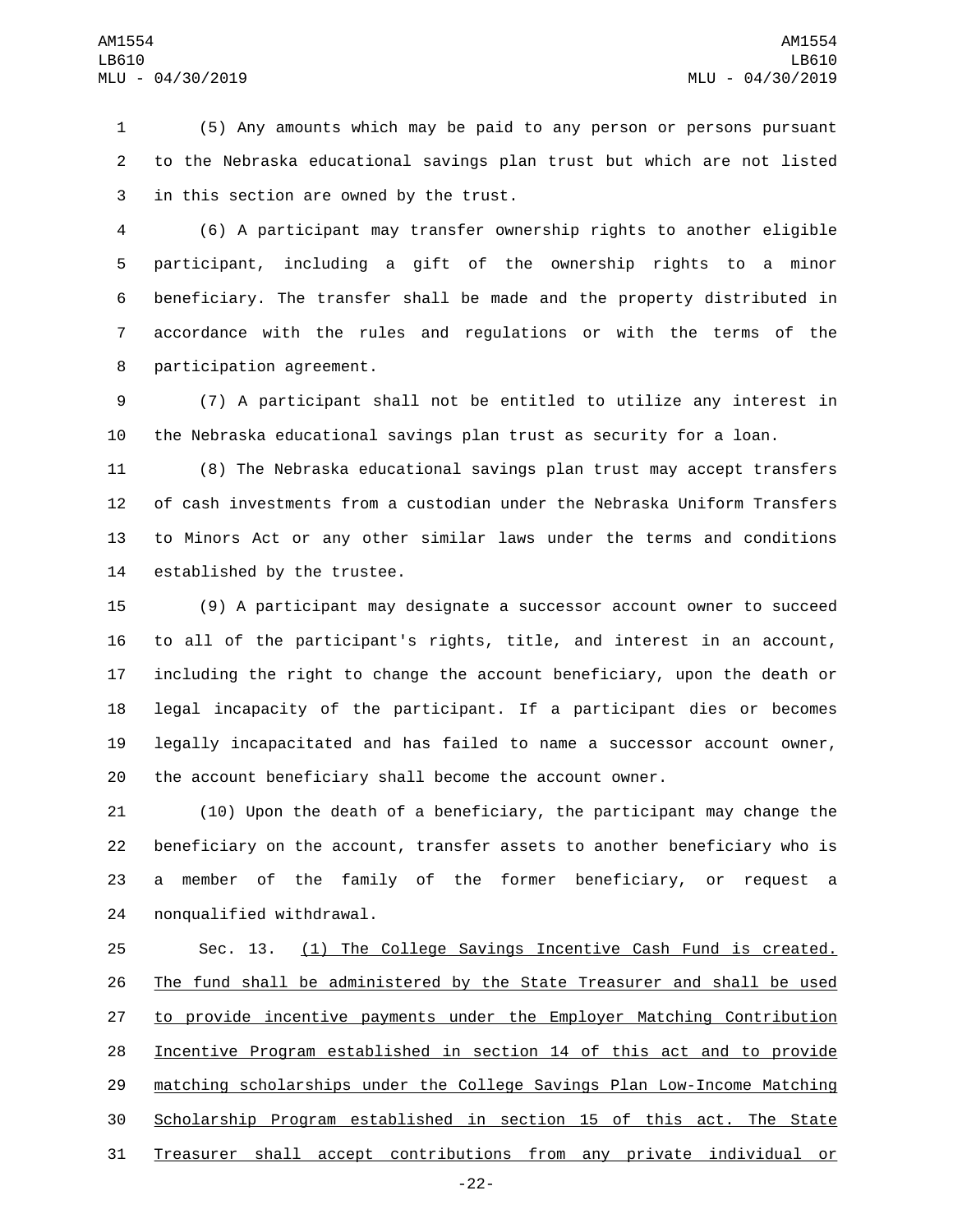entity and shall credit all such contributions received to the College Savings Incentive Cash Fund for the purpose of providing an ongoing source of funding for the College Savings Plan Low-Income Matching 4 Scholarship Program. (2) The College Savings Incentive Cash Fund shall not be considered an asset of the Nebraska educational savings plan trust. (3) Any money in the fund available for investment shall be invested by the state investment officer pursuant to the Nebraska Capital Expansion Act and the Nebraska State Funds Investment Act. Sec. 14. (1) The Employer Matching Contribution Incentive Program is created. The program shall begin on January 1, 2022, and shall be 12 implemented and administered by the State Treasurer. The purpose of the program is to encourage employers to make matching contributions by providing incentive payments for such contributions. 15 (2) For purposes of this section: (a) Employer means any individual, partnership, limited liability company, association, corporation, business trust, legal representative, 18 or organized group of persons employing one or more employees at any one time, but such term does not include the United States, the state, or any 20 political subdivision thereof; and (b) Matching contribution means a contribution made by an employer to an account established under the Nebraska educational savings plan trust in an amount matching all or part of a contribution made to that same account by an individual who resided in the State of Nebraska during the most recently completed taxable year and is an employee of such 26 employer. (3) Beginning January 1, 2022, an employer shall be eligible to receive an incentive payment under this section if the employer made

matching contributions during the immediately preceding calendar year.

 (4) In order to receive an incentive payment under this section, an employer shall submit an application to the State Treasurer on forms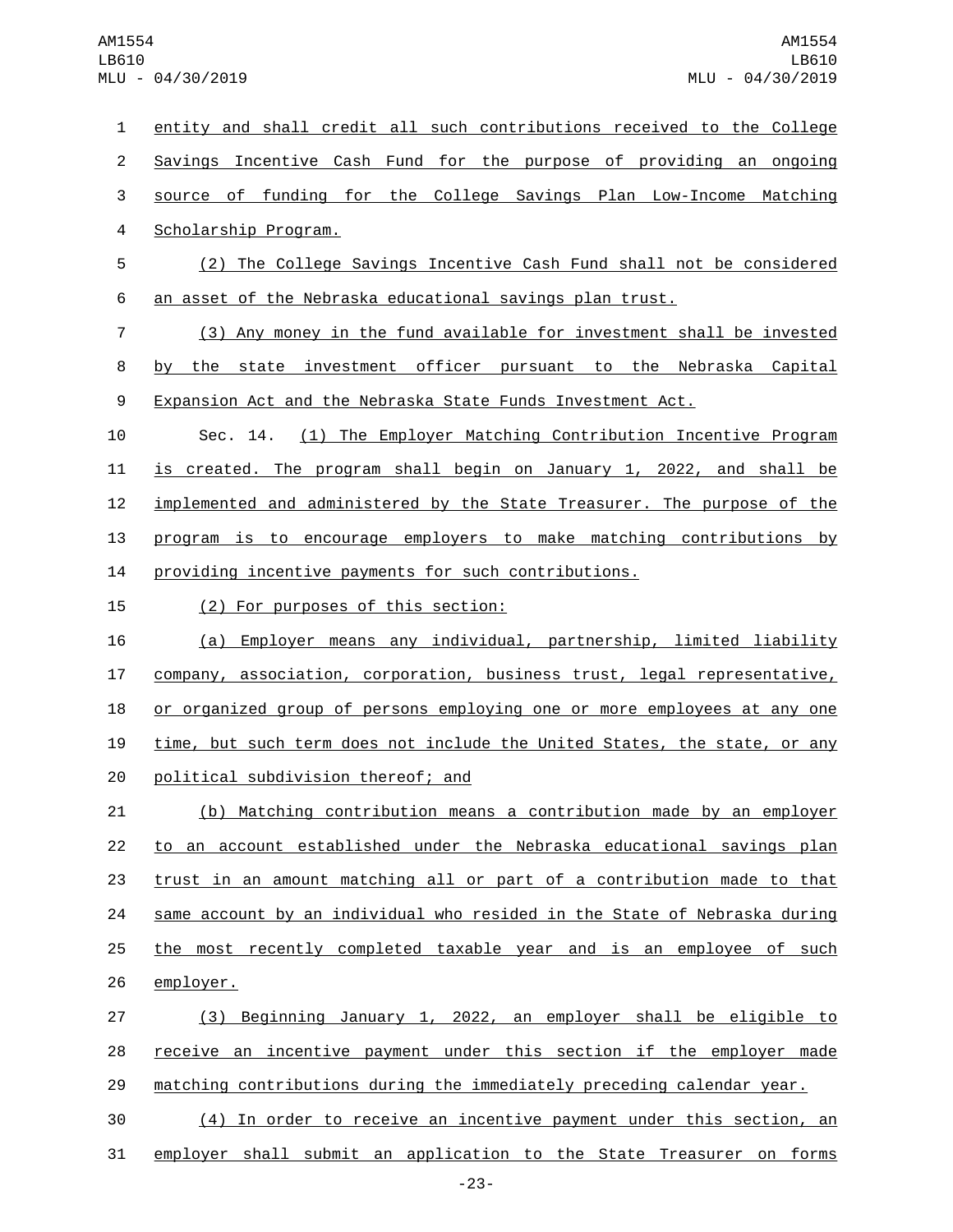prescribed by the State Treasurer. The State Treasurer shall accept 2 applications from January 1 to June 1 of each year beginning in 2022. The 3 application shall include: (a) The number of employees for whom matching contributions were 5 made in the immediately preceding calendar year; (b) The amount of the matching contributions made in the immediately 7 preceding calendar year for each employee; and (c) Any other information required by the State Treasurer. (5) If the State Treasurer determines that the employer qualifies for an incentive payment under this section, the State Treasurer shall approve the application and shall notify the employer of the approval. The State Treasurer may approve applications until the annual limit provided in subsection (6) of this section has been reached. An employer whose application is approved shall receive an incentive payment equal to 15 twenty-five percent of the total matching contributions made during the immediately preceding calendar year, not to exceed two thousand dollars per contributing employee per year. An employer shall not receive an incentive payment for a matching contribution if the employer claimed an income tax deduction pursuant to subdivision (8)(b) of section 77-2716 for such matching contribution. Employers shall be limited to one 21 incentive payment per beneficiary. (6) The State Treasurer may approve a total of two hundred fifty thousand dollars of incentive payments each calendar year. (7) On or before June 30, 2022, and on or before June 30 of each year thereafter, the State Treasurer shall determine the total amount of incentive payments approved for the year, shall transfer such amount from 27 the College Savings Plan Expense Fund or the Unclaimed Property Escheat 28 Trust Fund, as determined by the State Treasurer, to the College Savings Incentive Cash Fund, and shall distribute such incentive payments to the 30 approved employers.

31 (8) The State Treasurer may adopt and promulgate rules and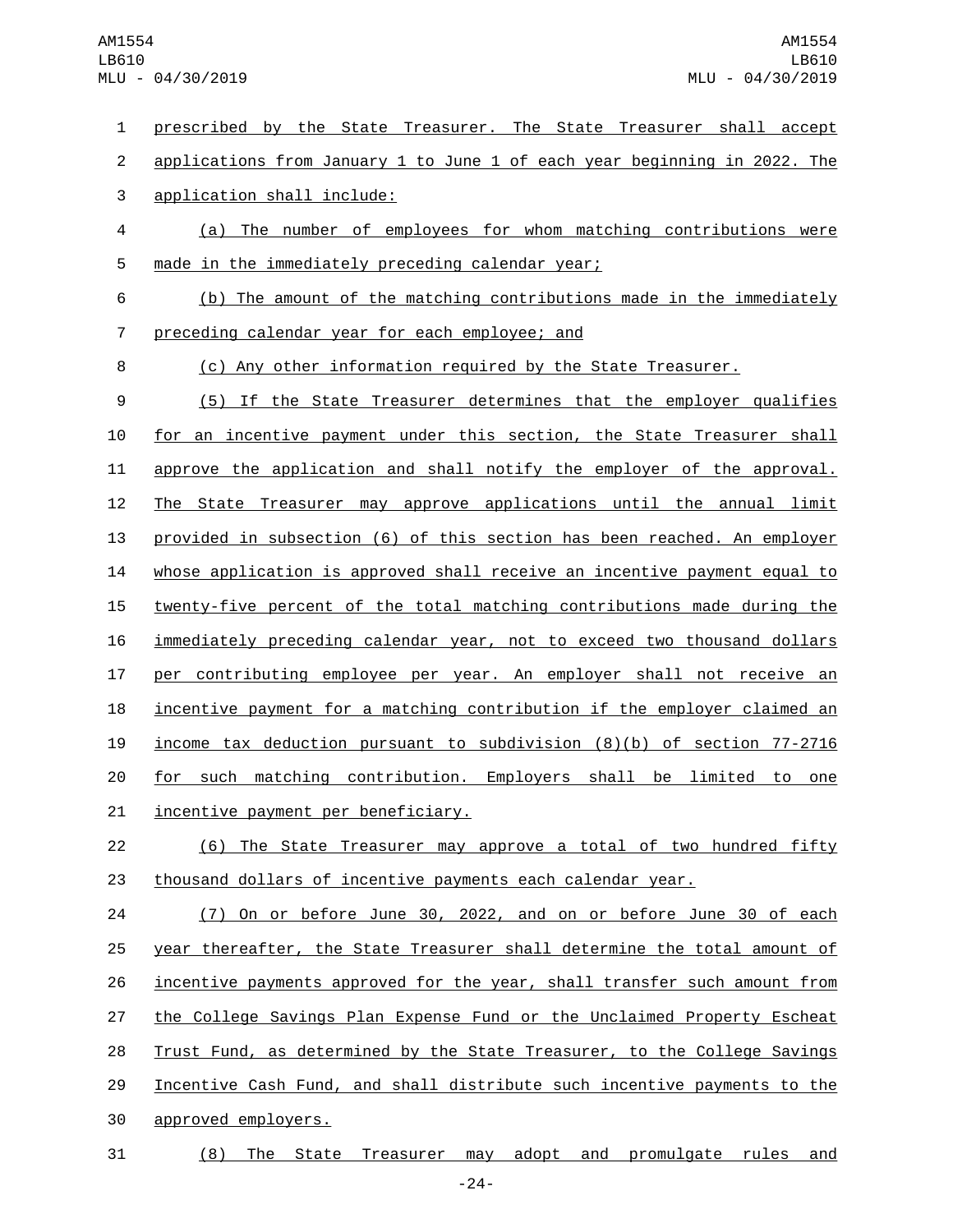regulations to carry out the Employer Matching Contribution Incentive 2 Program.

 Sec. 15. (1) Beginning January 1, 2022, there is hereby established the College Savings Plan Low-Income Matching Scholarship Program. The purpose of the program is to encourage contributions to accounts established under the Nebraska educational savings plan trust for the benefit of individuals with limited means. The State Treasurer shall 8 implement and administer the program.

 (2) A participant shall be eligible for the program if the beneficiary for whom contributions are made is part of a family whose household income for the most recently completed taxable year is not more than two hundred fifty percent of the federal poverty level and the beneficiary is a resident of the State of Nebraska.

 (3) Applications for participation in the program shall be submitted 15 to the State Treasurer on forms prescribed by the State Treasurer. If the 16 requirements of subsection (2) of this section are met, the State Treasurer shall approve the application and notify the applicant of the 18 approval. The State Treasurer may approve applications until the annual limit provided in subsection (7) of this section has been reached.

 (4) Any participant who is approved for the program under subsection (3) of this section must resubmit an application each year thereafter and be reapproved in order to continue participation in the program.

 (5) If a participant is approved for the program, any contribution 24 made by such participant under the program shall be matched with scholarship funds provided by the State of Nebraska. The matching 26 scholarship shall be equal to:

 (a) One hundred percent of the participant's contribution if the beneficiary for whom the contribution is made is part of a family whose household income for the most recently completed taxable year is more than two hundred percent of the federal poverty level but not more than two hundred fifty percent of the federal poverty level, not to exceed one